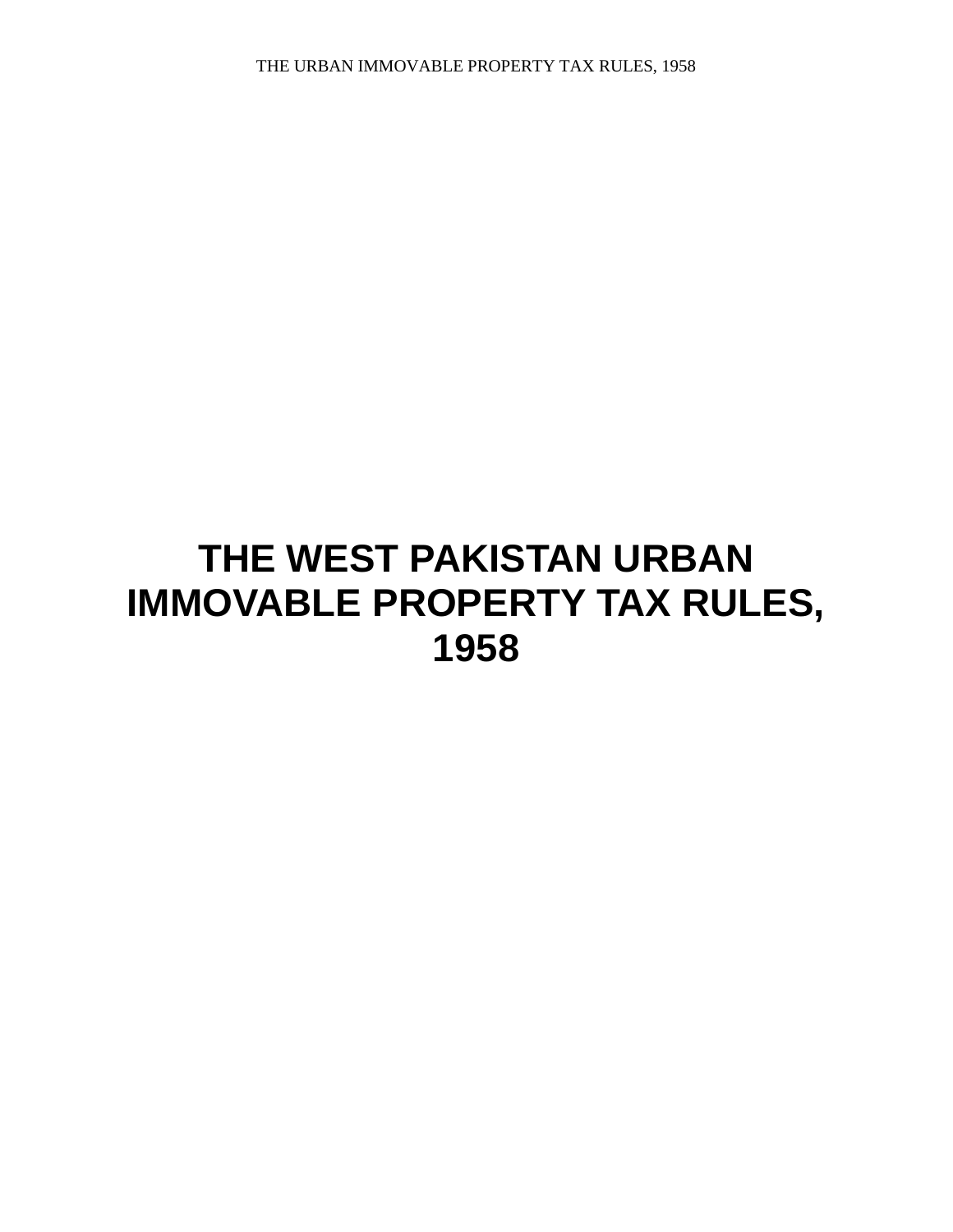# **THE WEST PAKISTAN URBAN IMMOVABLE PROPERTY TAX RULES, 1958<sup>1</sup>**

#### **(Gazette of West Pakistan, Extraordinary, 13th January, 1959)**

Notification No. Tax III/2/1-58, dated 29th December, 1958. ---- In exercise of the powers conferred by section 23 of the West Pakistan Urban Immovable Property Tax, Act, 1958, the Government of West Pakistan is pleased to make the following rules:-

**1. Short title and extent** (1) These rules may be called the West Pakistan Urban Immovable Property Tax Rules, 1958.

 $2$ [(1-A) They shall extend to the whole of the Province of West Pakistan where the West Pakistan Urban Immovable Property Tax Act, 1958 is in force].

(2) They shall come into force at once.

**2. Definitions:** In these rules, unless the context otherwise requires, the following expressions shall have the meaning hereby respectively assigned to them, that is to say: —

- (i) "Act" means the West Pakistan Urban Immovable Property Tax Act, 1958;
- (ii) "District Excise and Taxation Officer" includes "Assistant Excise and Taxation Officer" of the district;
- (iii) "Form" means a form appended to these rules;
- (iv) "Property" means buildings and lands situated within a rating area; and
- (v) 'Treasury" means a treasury or sub-treasury of Government or a bank authorized to accept money on behalf of Government.

**3. Assessing Authority.**—(1) A District Excise and Taxation Officer shall be the assessing authority in respect of all rating area within his jurisdiction:—

- (2) An assessing authority for a rating area shall have powers:—
- (a) to affix or cause to be affixed to any property in the rating area any mark for purposes of identification and to enter into or upon any premises for this purpose between sunrise and sunset if and to the extent, absolutely necessary;
- (b) to enter into or upon any property within the rating area, between sunrise and sunset, after giving twenty four hours' notice to the occupier, or if there be no occupier, to the owner of such property in order to:-
- (i) decide whether the return made in respect thereof is correct;
- (ii) assess its annual value;

 $\overline{a}$ 

- (iii) ascertain if is assessable to tax;
- $3$ [(bb) to require any revenue authority responsible for keeping the land record, and the sub-registrar responsible for maintaining records of registration of sale deeds of lands and building, to intimate the particulars about the ownership and measurements of the area of a land or building and to ask any local authority or urban development authority to intimate the covered area of the building or a portion thereof according to the authentic site plan approved

<sup>1</sup> These Rules would continue to remain in force in KHYBER PAKHTUNKHWA. *vide Art.* 19(2), Province of West Pakistan (Dissolution) Order, 1970

 $^2$  Rule (1-A) added by Notification No.2663-65/146-Tax-III, dated 3<sup>rd</sup> September, 1965

<sup>3</sup> Amendment in UIP Tax Rules 1997/98 vide No 6835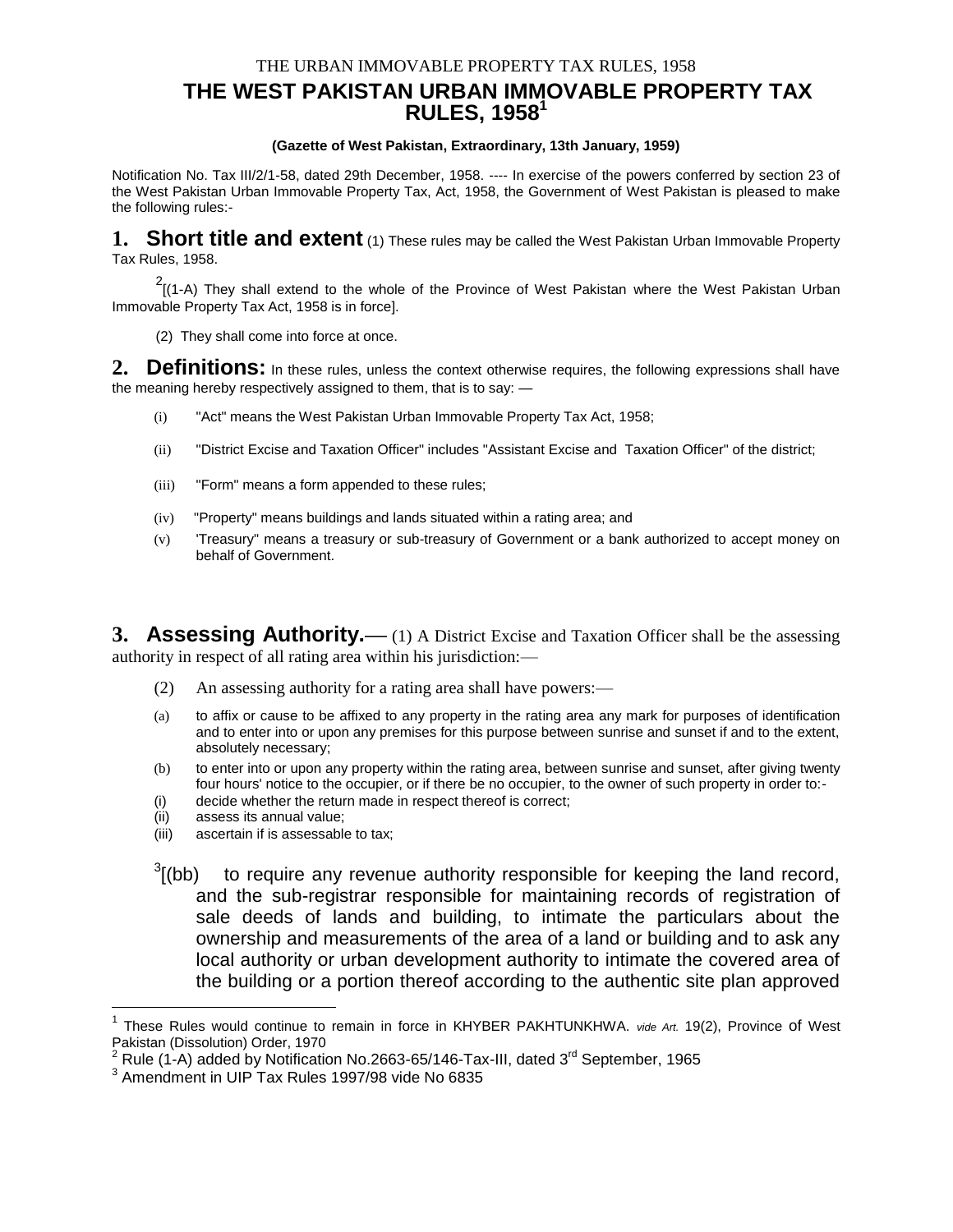#### by the said authority;]

- (c) to examine any document, of whatever nature or kind and by whomsoever executed, relevant in the enquiry contemplated by clause (b) of this sub-rule;
- (d) to exercise the powers of a civil Court under the Code of Civil Procedure, in the matter of the summoning and examination of persons likely to be in possession of facts or of documents relevant to an enquiry under clause (b) and (c) of this sub-rule and in the matter of recording or receiving statements of the persons claiming exemption from tax.

**4. Powers of subordinate officials. —** An assessing authority may by an order in writing authorise generally or in any particular case, any person subordinate to and working under its authority to exercise the powers under sub-rule (2) of rule 3, or to prepare and sign receipts, notices, challans and other documents or registers required to be drawn up maintained or issued under thee Act or these rules.

# **5. Duties of assessing authority.** — An assessing authority shall:—

- (a) Prepare a property register in Form P.T.I, for the rating area and enter therein the necessary particulars, separately for each unit of property;
- (b) be responsible for the proper maintenance and safe custody of all the prescribed registers and records;
- (c) take necessary steps for the recovery of the tax which has fallen due;
- (d) maintain a proper account of the tax collected and of the fees recovered under the Act or these rules, and credit the same in the manner hereinafter provided; and
- (e) carry out such general or special orders as may be issued by Government from time to time.

#### **6. Preparation of draft valuation list**.—(1) In order to prepare a valuation list, the assessing authority shall:—

(a) divide the rating area, if necessary, into sub-divisions or mohallas;

- (b) number each unit of property situated within the rating area, with reference to the sub-division or mohallas and streets, if any in which it is situated, and mark the number allotted to each unit or property on some conspicuous part of the property;
- (c) ascertain the name of the owner and the occupier, if any, of the property and note the same in a register in Form P.T. 2;

**Explanation:** — If the property be owned by more persons than one in defined or determinable shares, the names of all of them shall be entered as owners with the share owned by each.

- (d) give public notice under sub-section (1) of section 18 of the Act in Form P.T. 2, and, if necessary, issue notice under the said sub-section to any owner, occupier, or lessee of any property in a rating area, or to any one of them in Form P.T. 3, requiring him or them to make a return in Form P.T. 4;
- (e) make an enquiry about the gross annual rent earned or which could reasonably be earned in respect of the property during the financial year immediately preceding the current financial year;
- $\frac{1}{\sqrt{1}}$ determine, from such other date as may be available, the gross annual rent at which any property in the rating area may reasonably be expected to be let from year to year, if in its opinion the average gross annual rent of such property ascertained under clause (e) be not fair or reasonable when compared with such rent of any other property in that locality;]
- $2$ [(g) determine the total area of residential building and the covered area of a commercial building from the records of the authorities mentioned in clause (bb) of sub-rule (2) of rule 3.]

(2) The draft valuation list shall be prepared in Form P.T. 5 in accordance with the information collected under sub-section (1).

 $\overline{a}$ 

 $^1$  Amendment in UIP Tax Rules 1997/98 vide No 6835

 $^2$  Amendment in UIP Tax Rules 1997/98 vide No 6835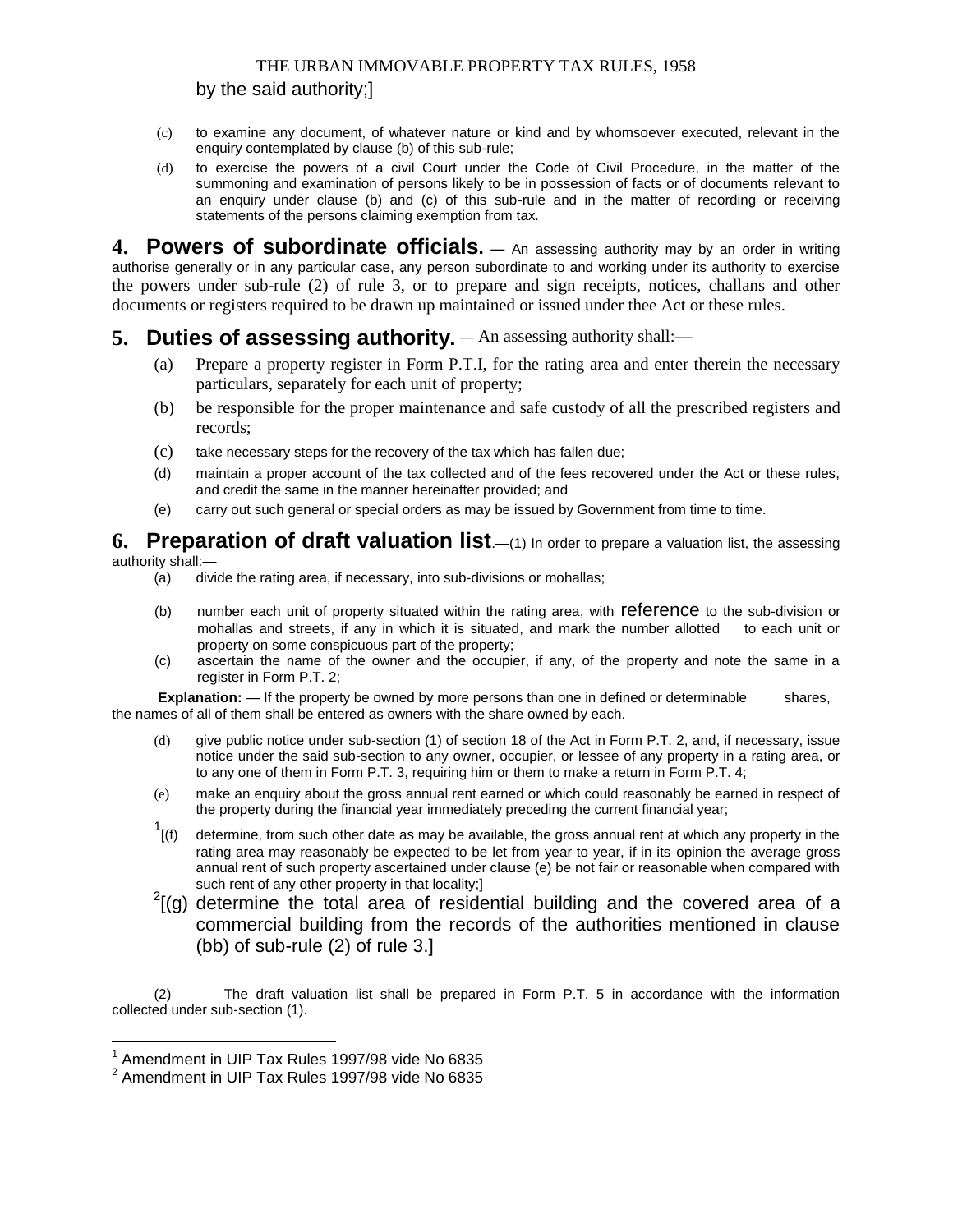**7. Publication of draft valuation list.**  $-$  (1) when a draft valuation list has been prepared, the assessing authority shall give public notice of the place where such list may be inspected and of the date or dates on and the place at which objections thereto will be heard.

- (2) Public notices shall be given in all or any of the manners enumerated below:-
- (a) By placards posted up:--
- (i) in some conspicuous place or places in the sub-division, mohallas or street;
- (ii) in the office of the assessing authority;
- (iii) at the discretion of the assessing authority, in some conspicuous portion of one or more buildings used as a Court, Post Office, Bank, Co-operative Society, Educational Institution, Office of the Local Body or public gathering place in the rating area;
- $(b)$  by the beat of drum; and

 $\overline{a}$ 

(c) by publication in at least one English and Urdu daily newspaper.

(3) The date of the publication of the draft valuation list shall be noted on the list in a register in Form P.T. 6 to be maintained for the purpose.

(4) The draft valuation list shall be open to inspection by an owner or occupier of any property included in the said list, or his duly authorised agent at the office of the assessing authority during office hours and he shall be permitted to make extracts from it.

(5) No fee shall be charged for any such inspection.

**8. Filing of objections.—** (1) An objection under sub-section (2) of section 8 of the Act shall be preferred by means of a written memorandum on plain judicial paper bearing a Court-fee stamp of the value of <sup>1</sup><br>[twelve paisa] stating briefly the grounds of objection.

(2) All such objections shall be entered in a register in Form P.T. 7 to be maintained for the purpose.

# **9. Amendment of correct valuation list and the filing of objections**

**thereto**.— The notice under the proviso to section 9 of the Act shall be in Form P.T. 13 and the provisions of

sub-rule (1) of rule 8 and rule 10 shall apply, so far as may be, to objections filed in pursuance of such notice**.**

**10. Hearing of objections.—** (1) On the date or dates fixed for the hearing of objections to the draft valuation list or on succeeding days to which the proceedings may be adjourned, the assessing authority or such other officer as may be appointed<sup>2</sup> by Government in this behalf, shall proceed to dispose of the objections as expeditiously as possible.

(2) The assessing authority, or other officer appointed in this behalf, as the case may be, hearing an objection shall allow to the objector and any other person who in the opinion of such authority, or officer, is likely to be directly interested in the result of the objection, an opportunity of being heard in person or by an authorised agent.

(3) The assessing authority or other officer appointed in this behalf hearing an objection may, at his discretion, hear and record such oral or documentary evidence as may be relevant to the enquiry.

(4) When an objection has been disposed of, the order passed thereon shall be recorded together with the date of such order in the register in Form P.T. 7.

<sup>&</sup>lt;sup>1</sup> Subs. for "two annas" vide Noti. No.Tax-III/2-1/60, dated 29<sup>th</sup> October, 1960.

<sup>2</sup> See Notification No*.* 2X.V70.'236/-Tax III. published in (Gazette of West Pakistan, March 13*,* 1970, p. 494.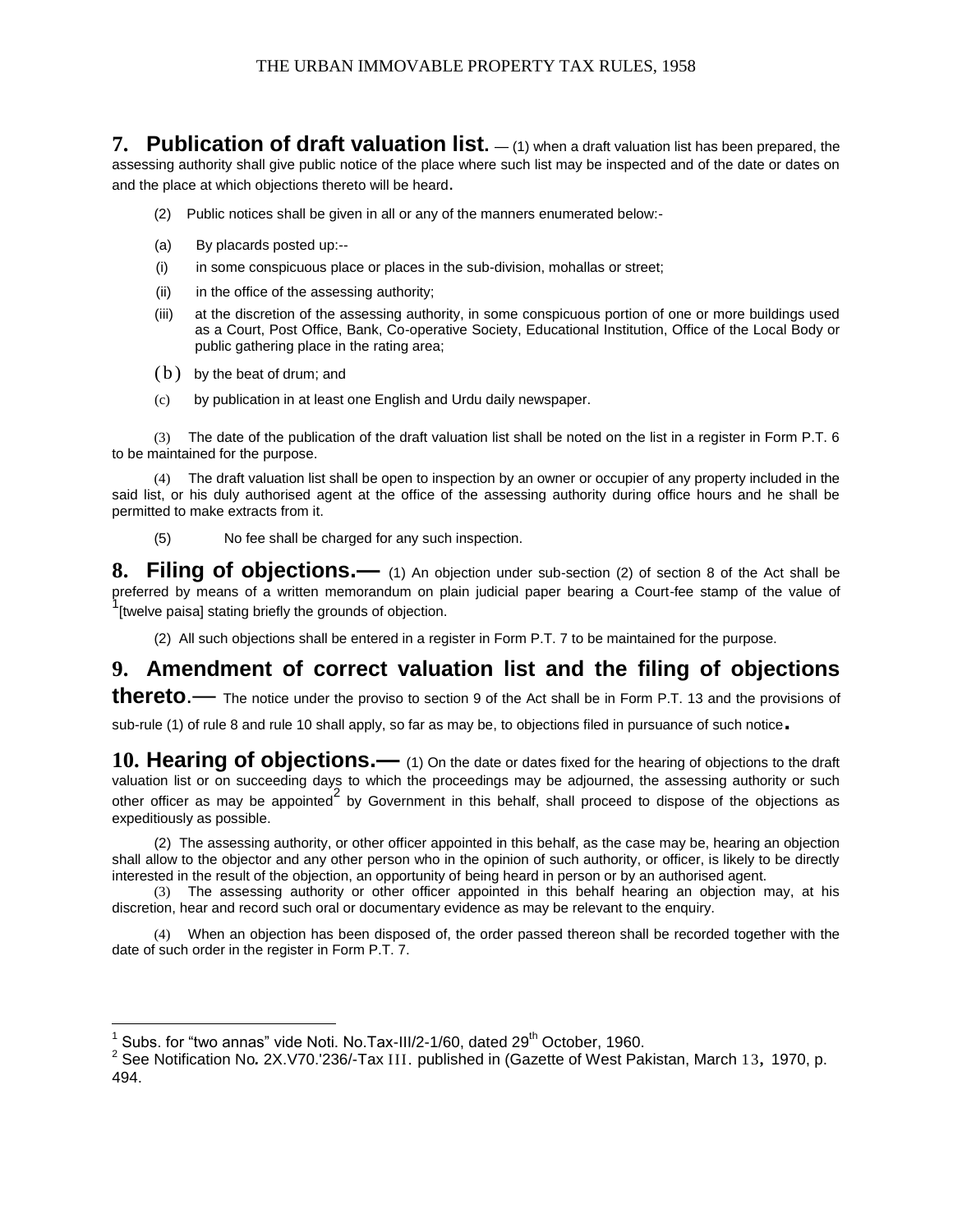# **11. Authentication and custody of final valuation list**.— (1) A final valuation list

shall be prepared in Form P.T. 1 and authenticated by the assessing authority before the first day of <sup>1</sup>[July] or the 1st day of <sup>3</sup>[January], as the case may be, and the assessing authority shall certify that the list has been duly amended so far as it was necessary to do so in the light of the orders passed on all such objections as may have been filed and finally disposed of.

(2) After authentication the valuation list shall subject to such alterations as may be made therein under the provisions of section 9 or 14 of the Act and notwithstanding any unavoidable irregularity in the preparation, publication or correction thereof, be accepted as conclusive evidence of the facts stated therein for the purposes of the Act and these rules.

(3) The valuation list so authenticated shall be deposited in the office of the assessing authority and shall be open to inspection.

(4) The assessing authority shall, in the manner prescribed for the publication of the draft valuation list, give public notice that the authenticated list is open to inspection.

**12. Duty of owner of property to report transfer.—** (1) The owner of every property shall, within a period of one month from the date of occurrence of any transfer, demolition, destruction, or addition; report to the assessing authority the rating area:—

- (a) all transfers thereof by sale, gift, exchange or perpetual lease;
- (b) any increase in rent subsequent to the date on which the value of such property was last assessed;
- (c) the demolition or destruction of the property or any portion thereof; and
- (d) any substantial addition to the property whether or not such addition has occasioned increase in rent.

(2) If a building occupied by an owner for his residence and exempted from tax under clause (c) of section 4 of the Act, ceases to be so occupied the owner shall, within thirty days, report the fact to the assessing authority.

**13. Appeal and Revision.—** (1) An appeal under sub-section (1) section 10 of the Act shall be preferred by means of a memorandum, which shall be stamped as laid down in Article 11 (a) of Schedule II of the Court-Fees Act, be accompanied by a certified copy of the order appealed against and be presented by the appellant in person, or through a duly authorised agent, or be sent by registered post.

(2) The appeal shall be decided after due notice to the assessing authority and consideration of any representation that may be made by it and after an opportunity has been given to the appellant and such other person as in the opinion of the appellate authority may directly be interested in the result of the appeal of being heard in person or by a duly authorised agent:

Provided that the appellate authority may before deciding the appeal itself hold or direct such further enquiry to be held by the authority against whose decision the appeal has been preferred, as may appear necessary to the said appellate authority.

(3) The result of the appeal shall forthwith be communicated to the assessing authority who shall attach the papers to the record of the case and make necessary entries in the register to be kept in Form P.T. 8.

(4) An application for revision under sub-section (2) of section 10 shall be written on standard water-marked plain judicial paper, be stamped with a Court-fee of the value of one rupee, be accompanied by a certified copy of the order sought to be revised and be presented by the applicant in person or through a duly authorised agent, or to be sent by registered post.

14. Appointment of Valuers.— (1) Government may, if it thinks fit, employ any person to determine the annual value of any property situated in any rating area in accordance with the provisions of section 5 of the Act.

(2) Any person so employed shall have power at all reasonable times and after giving due notice and on production, if so required, or authorization in that behalf from the assessing authority, to enter on survey and value any land or building in the rating area which the assessing authority may direct him to survey and value.

 $\overline{a}$ 

<sup>&</sup>lt;sup>1</sup> Subs. for October and April vide Noti. No.Tax-III/1-3/60, dated 12<sup>th</sup> June, 1960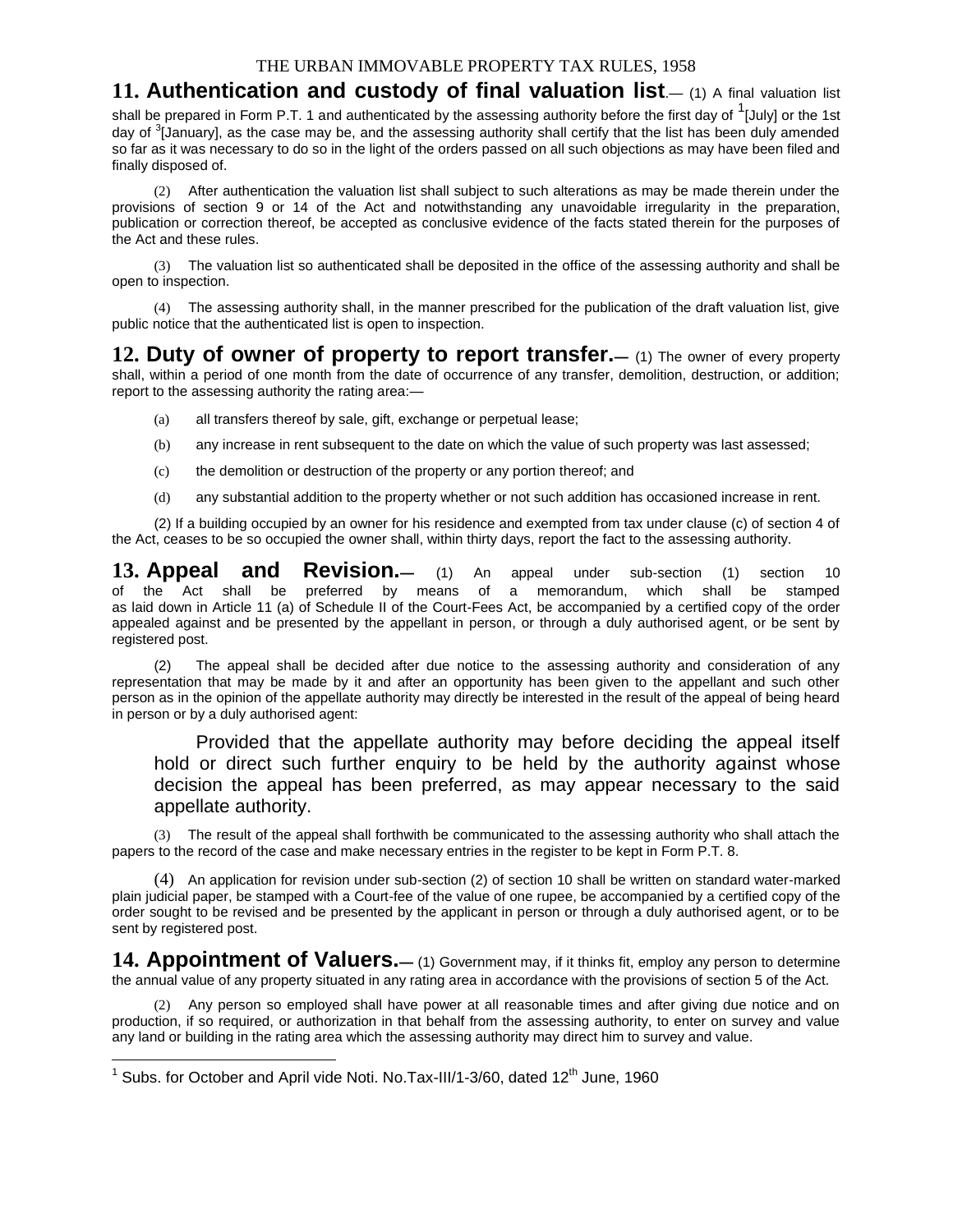(3) Each valuer shall work under the orders of the assessing authority of the rating area in which the property to be valued is situated.

**15.** (1) The assessing authority shall maintain, for each rating area, a tax demand and receipt register in Form P.T. 8.

The demand notice contemplated by sub-section (1) of section 15 of the Act shall be in Form P.T. 9.

(3) The tax shall be paid on or before the last day of the month next following the month in which the demand notice is served on an assessee.

(4) Each demand notice shall be accompanied by a challan in Form P.T. 10:

Provided that when arrangements exist for door to door collection or for payment at the office of the assessing authority, it shall not be necessary to send a challan with the demand notice unless specially demanded by the assessee.

(5) An assessee may at his own expense remit the amount of tax to the Treasury by means of money order, forwarding at the same time the challan in Form P.T. 10 sent to him along with the notice.

**16. Collection of penalty.—** (1) Before imposing a penalty under sub- section (1) of section 15 of the Act, the assessing authority shall issue a notice to the assessee in Form P.T. 11 and shall give him an opportunity of showing cause against such imposition.

(2) The provisions of these rules for the recovery, custody and deposit of tax shall apply, so far as may be, to the recovery, custody and deposit of a penalty imposed under the Act.

After a penalty has been imposed under rule 15 a demand notice in Form P.T. 12 shall be served on the assessee. The penalty shall be payable in lump-sum and the provision of sub-rule (3) of rule 15 shall apply, so far as may be, to such notices.

**17. Recovery of tax from tenants.** The notice provided by section 14 of the Act shall be in Form P.T. 14.

**18. Collection of tax through tax-collecting staff.—** (1) The Director, Excise and Taxation, may by an order in writing authorise the payment of the tax in any rating area at the office of the assessing authority concerned or may appoint a tax-collecting staff for any rating area on such terms as to furnishing of security and emoluments as he may deem fit.

(2) The staff so appointed shall work under the orders and control of the assessing authority, and shall be competent to visit an assessee at his residence or place of business with a view to collecting the tax and penalty, if any, imposed on him.

(3) A member of such tax-collecting staff shall be furnished with such credentials to establish his authority as may be prescribed by the Director, Excise and Taxation.

(4) For every payment, except a payment made at a Treasury, made under these rules a receipt in Form P.T. 15 shall forthwith be given to the person making the payment and the counter-foil retained.

**19. Collection of tax and penalty as arrears of land revenue. —** The certificate for recovery, as arrears of land revenue, of any sum due on account of tax or penalty which remains unpaid after the due date shall be in Form P.T. 16.

# **20. Custody and payment into Government Treasury of sums received by the collecting authority under these rules.**  $-$  (1) In accordance with any instructions

that may be issued by Government, the assessing authority shall be responsible for making necessary arrangements for the safe custody of all moneys received under the Act or under these rules until such time as the same can be paid into the Treasury.

All sums, other than those paid directly into a Treasury, received as tax or copying or inspection fees shall be deposited in the Treasury within 24 hours of the receipt thereof.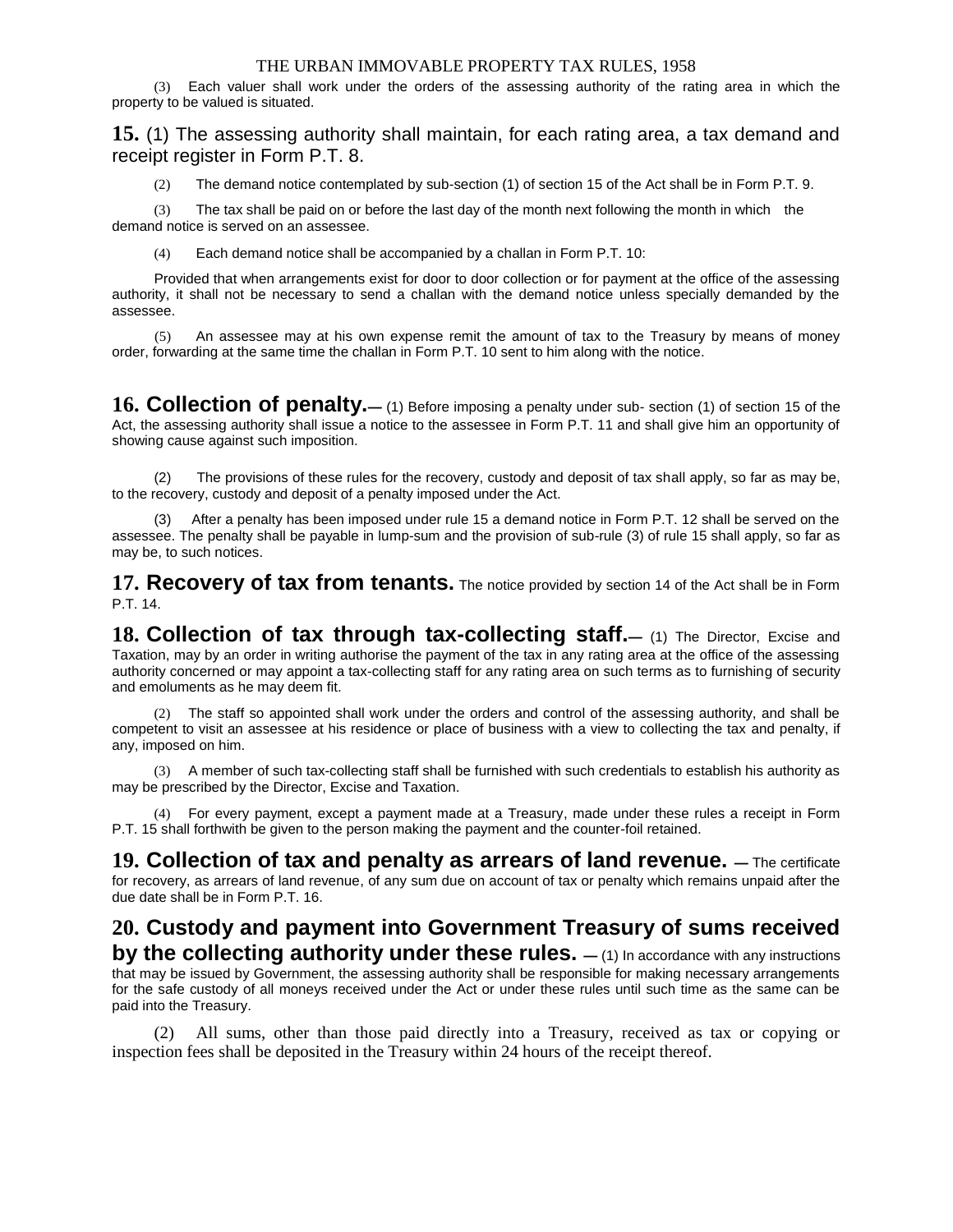21. Refund and remission of tax.  $-$  If on application made in this behalf or otherwise an assessing authority is satisfied, after such enquiry as it may consider necessary, that through a clerical or arithmetical mistake a tax has been assessed or a penalty has been imposed in excess of the due amount or on a person not liable there for, the said authority shall order remission of the wrongly assessed amount, and if such tax or penalty has been recovered, it shall order its refund.

**22. Court-fee on miscellaneous applications.—** An application, not otherwise provided for under these rules, to be made to an assessing authority shall be stamped with a Court-fee stamp of the value of one rupee.

**23. Inspection of registers, etc., and grant of copies.—** (1) Any person may inspect any document, record or register other than a return or statement, made or prepared by or under the authority of a public servant under the Act or these rules, and any objection preferred there under, in the custody of an assessing authority on making a separate written application on standard water-marked plain judicial paper for every record to be inspected and on payment, in connection with every such application, by means of Court-fee stamps, of a fee of one rupee for the first hour and [fifty paisa] for every succeeding hour.

(2) If the inspection is not concluded on the date of the application, it shall be continued from day to day till it is concluded.

(3) If the record to be inspected relates to a year other than the current year a search fee, in the form of Court-fee stamp of [fifty paisa] per application shall be charged.

(4) A copy of an objection, a document, record or register not being a return or statement made or prepared under the Act or these rules, in the custody of an assessing authority shall be granted to any person on an application written on standard water-marked plain judicial paper and bearing a Court-fee stamp of the value of:

- (a) [fifty paisa], for every entry in a register, draft valuation list or final valuation list:
- (b) one rupee for every notice or summons issued by an assessing authority; and

 (c) two rupees for every order on an objection, or assessment of annual value of tax and for every document not otherwise provided for.

(5) Any person making a return or statement under the Act or these rules or any successor-in-interest of such person may inspect or get a copy of the same in accordance with the last preceding rule, the copying fee payable being as under clause (c) of sub-rule (4).

24. Charitable institutions.-- (1) The Deputy Director, Excise and Taxation, may, on an application of the manager of any of the following institutions

- (a) an orphanage;
- (b) an alms-house;
- (c) a drinking water fountain for public use in a public place;
- (d) an infirmary for the treatment of animals;
- (e) A burial place;
- (f) a cremation ground;
- (g) a place for the disposal of the dead otherwise than by burial or cremation; and
- (i) an educational institution approved by Government;

Certify that the institution is a prescribed public charitable institution for the purposes of proviso (i) to clause (f) of subsection (1) of section 4 of the Act.

(2) Where an institution has been certified under the last preceding sub-rule regular accounts of income and expenditure shall be maintained and such accounts shall be open to inspection by the District Excise and Taxation Officer or by such other officer as he may appoint in this behalf to satisfy himself that the income of the property sought to be exempted, is being spent exclusively for a purpose for which the exemption was allowed.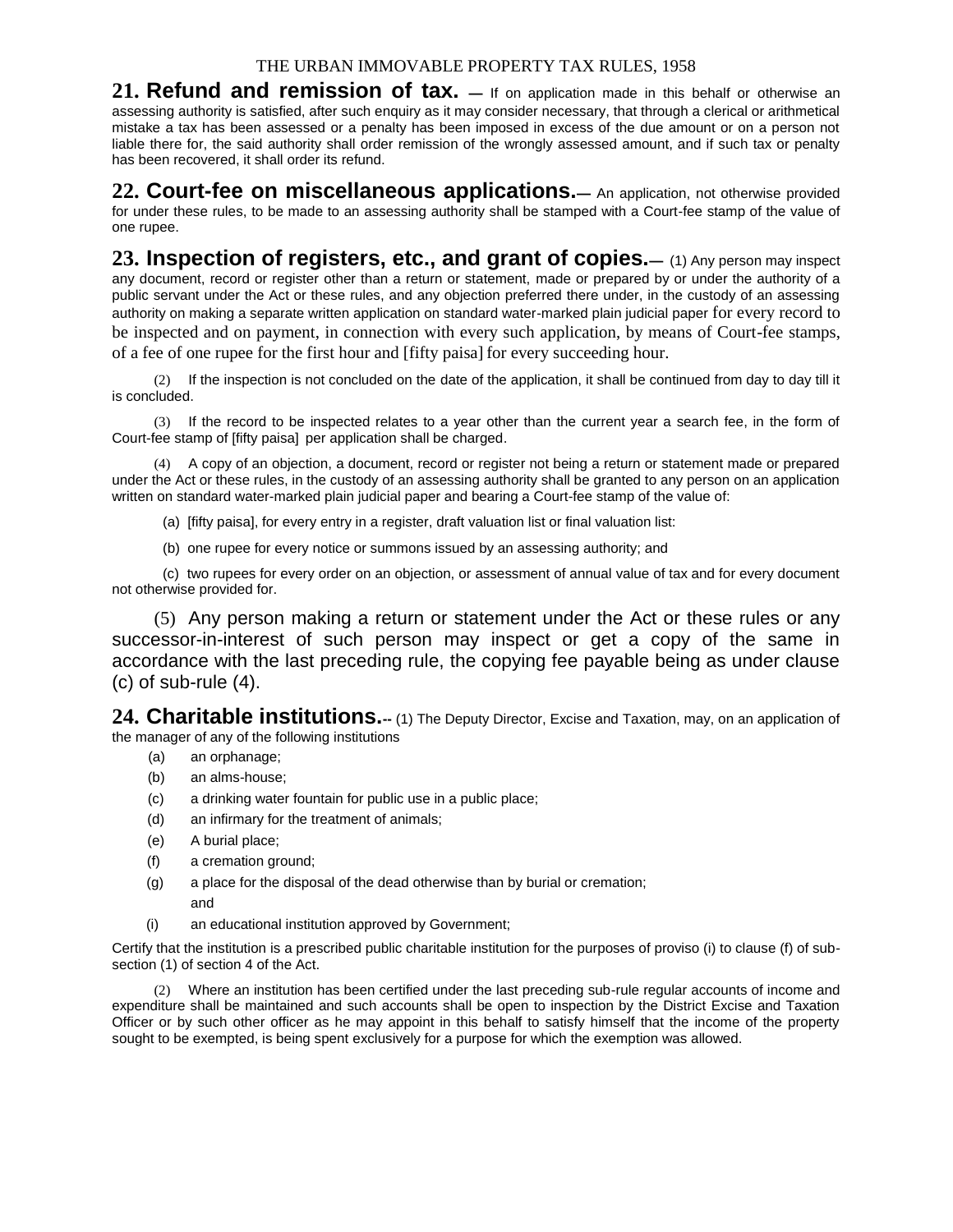(3) A certificate under sub-rule (1) shall be in Form P.T. 17 and shall, unless cancelled, continue in force until the next assessment, but shall be renewable by the Deputy Director, Excise and Taxation.

(4) If at any time the Deputy Director, Excise and Taxation, on the basis of information received by him or on the report of the District Excise and Taxation Officer is, for reasons to be recorded in writing, satisfied that he had wrongly issued any certificate under sub-rule (3), or that the institution concerned has ceased to be charitable institution, he may cancel the certificate and inform the assessing authority accordingly.

(5) On the cancellation of a certificate the exemption allowed under it shall cease to be operative, and the property exempted in consequence thereof shall be liable to assessment of tax as no certificate had been issued.

(6) Every Excise and Taxation Officer holding charge of a district independently shall maintain a register of certificates in Form P.T. 18 and in case any certificate is lost duplicate shall be issued on payment of a fee of one rupee in Court-fee stamp.

**25. Prescribed authority.—** (1) The assessing authority of a rating area shall, for the purposes of sections 14 and 15 of the Act, be the prescribed authority.

For the purposes of sub-section (3) of the section 23 of the Act the Deputy Director, Excise and Taxation, having jurisdiction in the area concerned, shall be prescribed authority.

**26. Mode of service of notice, summons or order.—** (1) Any notice, summons, order or other document required or authorized to be sent or served either:—

- (a) by delivering it to the person to or on whom it is to be sent or served; or
- (b) by leaving it at the ordinary or last known place of abode of the person or in the case of a company at its registered office; or
- (c) by forwarding it by post addressed to that person at his ordinary or last known place of abode, or in the case of company at its office; or
- (d) by delivering it to some person one the premises to which it relates or (except in the case of a document being a summons), if there is no person on the premises to whom it can be delivered, by affixing it on some conspicuous part of the premises; or
- (e) without prejudice to the foregoing provision of this sub-rule, where the property to which the document relates is a place of business of the person to or on whom it is to be sent or served by leaving it or forwarding it by post addressed to that person at the said place of business.

(2) It shall normally be sufficient to address any notice, summons, order or other of document required or authorized by or under the Act or these rules to be served on the owner or "occupier" of any premises by the description of the owner or occupier the premises (naming them), without description.

**27. Exemption.—**The exemption provided for by clause (c) of section 4 of the Act in respect of a building occupied by an owner for his residence shall be subject to the following conditions:—

- $(a)$ <sup>1</sup>[residential buildings, the area whereof does not exceed five Marlas and the building is occupied by the owner himself:1
- (b) the exemption shall not be available for a building or a portion thereof used for the purposes of carrying on any business or trade;
- (c) no owner shall be entitled to claim exemption for more than one building in a rating area;
- (d) the owner shall furnish a true and correct declaration in Form P.T. 19 or make an application containing the same particulars on plain paper to the Assessing Authority;]
- (e) the owner shall not be entitled to the exemption if he does not submit the declaration or application referred to in condition (e) before 1st January or 1st July, as the case may be, or within such extended time as the assessing authority may allow, and unless he proves to the satisfaction of the assessing

 $\overline{a}$ 

<sup>&</sup>lt;sup>1</sup> Inserted vide F.A 2004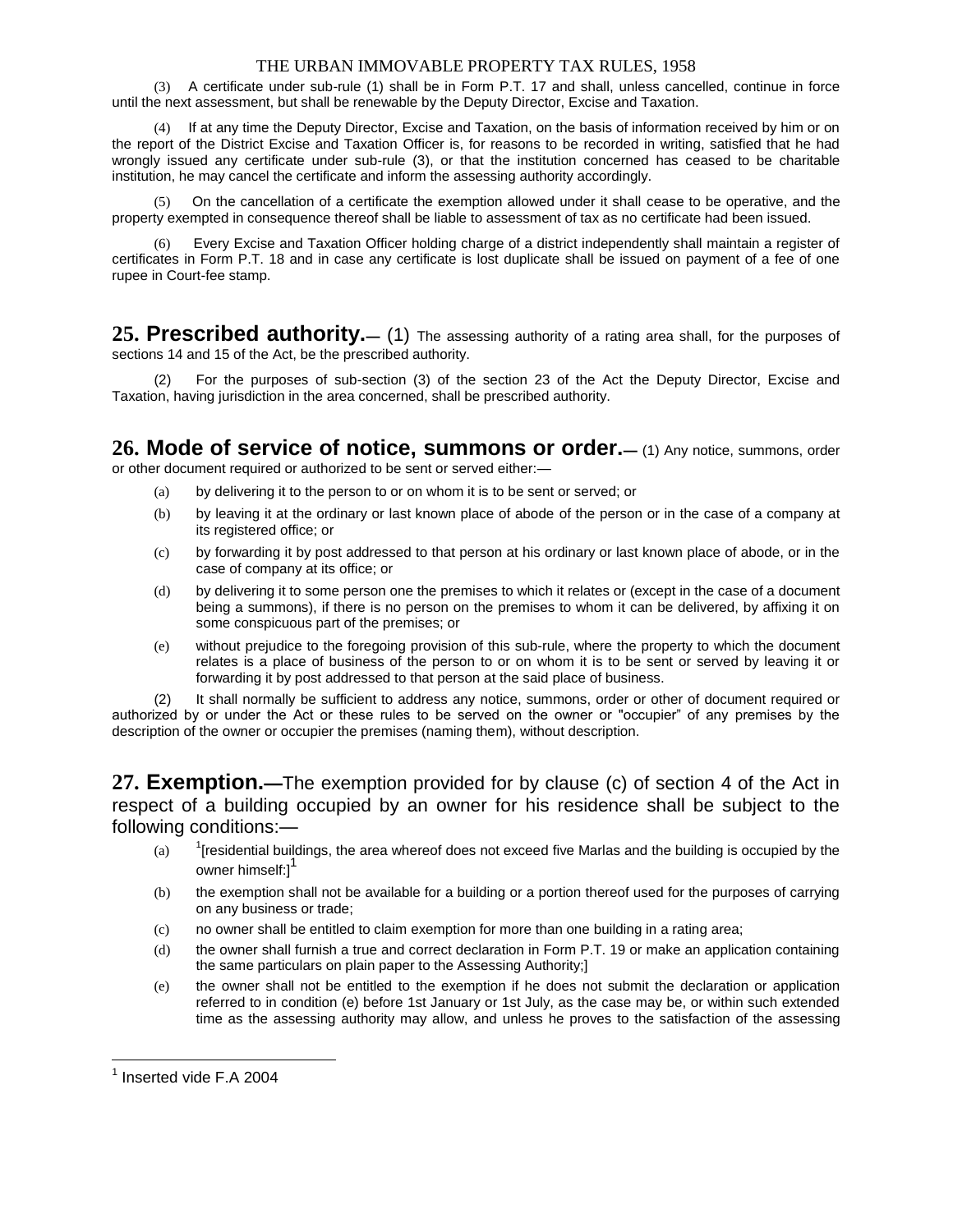authority that the building has been occupied for the bona fide residence the owner for a continuous period of six months preceding 1st July, as the case may be;

- (f) the owner shall produce such further evidence and proof in support of his claim as the assessing authority may call for; and
- (g) if the assessing authority is satisfied that the building has not been occupied by the owner for his bona fide residence for a continuous period of six months preceding  $1_{1}^{3}$  of January] or the  $2_{1}^{3}$  of July,] as the case may be, the owner shall forfeit the exemption and shall pay tax in addition to the penalty that may be imposed on account of evasion of tax.

**28. Rule 28**: The prescribed authority may impose a penalty not exceeding two hundred rupees on any person who contravenes any of the provisions of these rules.

**29. Rule 29:** The warrant to be issued under sub-section (1) of section 16 of the Act shall be in Form P.T. 20.

- **30. Rule 30**: The rules made and the notifications issued under the following enactments are superseded:
	- (1) The Khyber Pakhtunkhwa Urban Immovable Property Tax Act, 1948.

 $\overline{a}$ <sup>1</sup> Substituted vide West Pakistan Government Notification No. Tax-111/2/1/58 of 18th February, 1959

<sup>&</sup>lt;sup>2</sup> Amended by Notification No. 267/63-332 T-III. published on Gazette of West Pakistan, Part I, of 22nd March,1963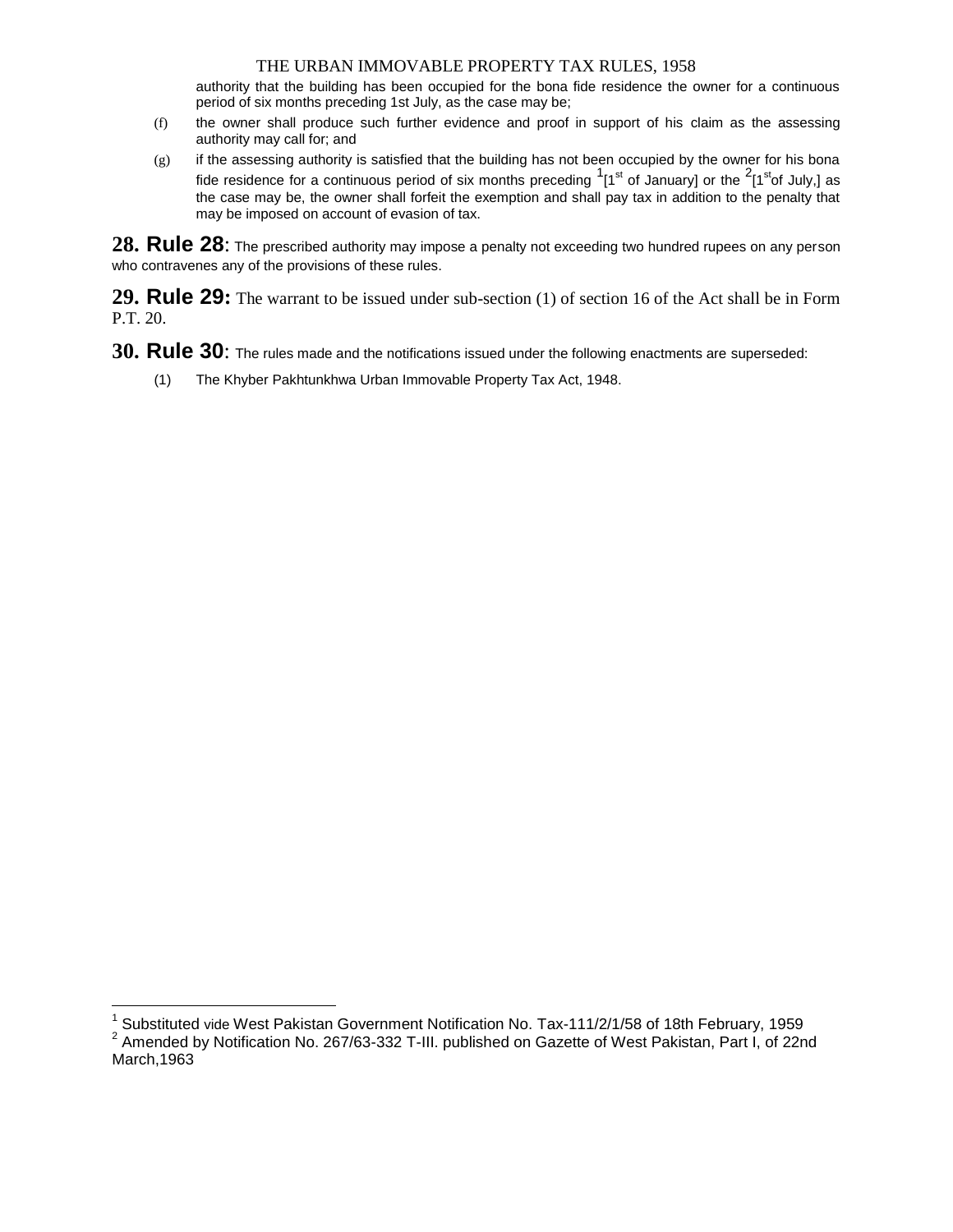|      | Rating Area_                                                                                                                          |                                                                                                                                 |                                                                                |                                                                                                                             |                                                | District                                               |                  |                                                                                                |                                                    | <b>Name of Taxation</b> |          |                           |                                          |                           |                       |
|------|---------------------------------------------------------------------------------------------------------------------------------------|---------------------------------------------------------------------------------------------------------------------------------|--------------------------------------------------------------------------------|-----------------------------------------------------------------------------------------------------------------------------|------------------------------------------------|--------------------------------------------------------|------------------|------------------------------------------------------------------------------------------------|----------------------------------------------------|-------------------------|----------|---------------------------|------------------------------------------|---------------------------|-----------------------|
| S.No | Inspector<br>Name or<br>No of the<br>Sub-<br>Division,<br>Mohallah<br>and<br>street in<br>which<br>the<br>property<br>is<br>situated. | Description of the<br>property by Name<br>of<br>any, etc. Residential<br>bungalow, cinema,<br>theater, mosque,<br>factory, etc. | Name,<br>parentage,<br>caste and<br>residence<br>of the<br>owner or<br>owners. | Name<br>parentage,<br>caste and<br>residence<br>of the<br>occupier<br>or<br>occupiers,<br>of different<br>from the<br>owner | Total<br>area of<br>the plot<br>in<br>Sq.Yards | Covered<br>area of<br>the<br>building<br>in<br>Sq.Feet | No. of<br>storey | No. of<br>rooms(excluding<br>kitchens,<br>bathrooms,<br>lavatories and<br>servant<br>quarters) | Age/<br>present<br>condition<br>of the<br>building | Taxation<br>Inspector   | A.E.T.O. | E.T.O.<br>With<br>intials | Age/<br>Condition<br>of the<br>building. | Annual<br>Rental<br>Value | Concession<br>/rebate |
|      | $\overline{2}$                                                                                                                        | 3                                                                                                                               | $\overline{4}$                                                                 | 5 <sup>5</sup>                                                                                                              | 6                                              | $\overline{7}$                                         | 8                | 9                                                                                              | 10                                                 | 11                      | 12       | 13                        | 14                                       | 15                        | 16                    |
|      |                                                                                                                                       |                                                                                                                                 |                                                                                |                                                                                                                             |                                                |                                                        |                  |                                                                                                |                                                    |                         |          |                           |                                          |                           |                       |
|      |                                                                                                                                       |                                                                                                                                 |                                                                                |                                                                                                                             |                                                |                                                        |                  |                                                                                                |                                                    |                         |          |                           |                                          |                           |                       |
|      |                                                                                                                                       |                                                                                                                                 |                                                                                |                                                                                                                             |                                                |                                                        |                  |                                                                                                |                                                    |                         |          |                           |                                          |                           |                       |
|      |                                                                                                                                       |                                                                                                                                 |                                                                                |                                                                                                                             |                                                |                                                        |                  |                                                                                                |                                                    |                         |          |                           |                                          |                           |                       |
|      |                                                                                                                                       |                                                                                                                                 |                                                                                |                                                                                                                             |                                                |                                                        |                  |                                                                                                |                                                    |                         |          |                           |                                          |                           |                       |
|      |                                                                                                                                       |                                                                                                                                 |                                                                                |                                                                                                                             |                                                |                                                        |                  |                                                                                                |                                                    |                         |          |                           |                                          |                           |                       |
|      |                                                                                                                                       |                                                                                                                                 |                                                                                |                                                                                                                             |                                                |                                                        |                  |                                                                                                |                                                    |                         |          |                           |                                          |                           |                       |
|      |                                                                                                                                       |                                                                                                                                 |                                                                                |                                                                                                                             |                                                |                                                        |                  |                                                                                                |                                                    |                         |          |                           |                                          |                           |                       |
|      |                                                                                                                                       |                                                                                                                                 |                                                                                |                                                                                                                             |                                                |                                                        |                  |                                                                                                |                                                    |                         |          |                           |                                          |                           |                       |
|      |                                                                                                                                       |                                                                                                                                 |                                                                                |                                                                                                                             |                                                |                                                        |                  |                                                                                                |                                                    |                         |          |                           |                                          |                           |                       |
|      |                                                                                                                                       |                                                                                                                                 |                                                                                |                                                                                                                             |                                                |                                                        |                  |                                                                                                |                                                    |                         |          |                           |                                          |                           |                       |
|      |                                                                                                                                       |                                                                                                                                 |                                                                                |                                                                                                                             |                                                |                                                        |                  |                                                                                                |                                                    |                         |          |                           |                                          |                           |                       |
|      |                                                                                                                                       |                                                                                                                                 |                                                                                |                                                                                                                             |                                                |                                                        |                  |                                                                                                |                                                    |                         |          |                           |                                          |                           |                       |
|      |                                                                                                                                       |                                                                                                                                 |                                                                                |                                                                                                                             |                                                |                                                        |                  |                                                                                                |                                                    |                         |          |                           |                                          |                           |                       |
|      |                                                                                                                                       |                                                                                                                                 |                                                                                |                                                                                                                             |                                                |                                                        |                  |                                                                                                |                                                    |                         |          |                           |                                          |                           |                       |
|      |                                                                                                                                       |                                                                                                                                 |                                                                                |                                                                                                                             |                                                |                                                        |                  |                                                                                                |                                                    |                         |          |                           |                                          |                           |                       |
|      |                                                                                                                                       |                                                                                                                                 |                                                                                |                                                                                                                             |                                                |                                                        |                  |                                                                                                |                                                    |                         |          |                           |                                          |                           |                       |

#### **THE KHYBER PAKHTUNKHWA, URBAN IMMOVABLE PROPERTY RULES,1958 FORM P.T.1**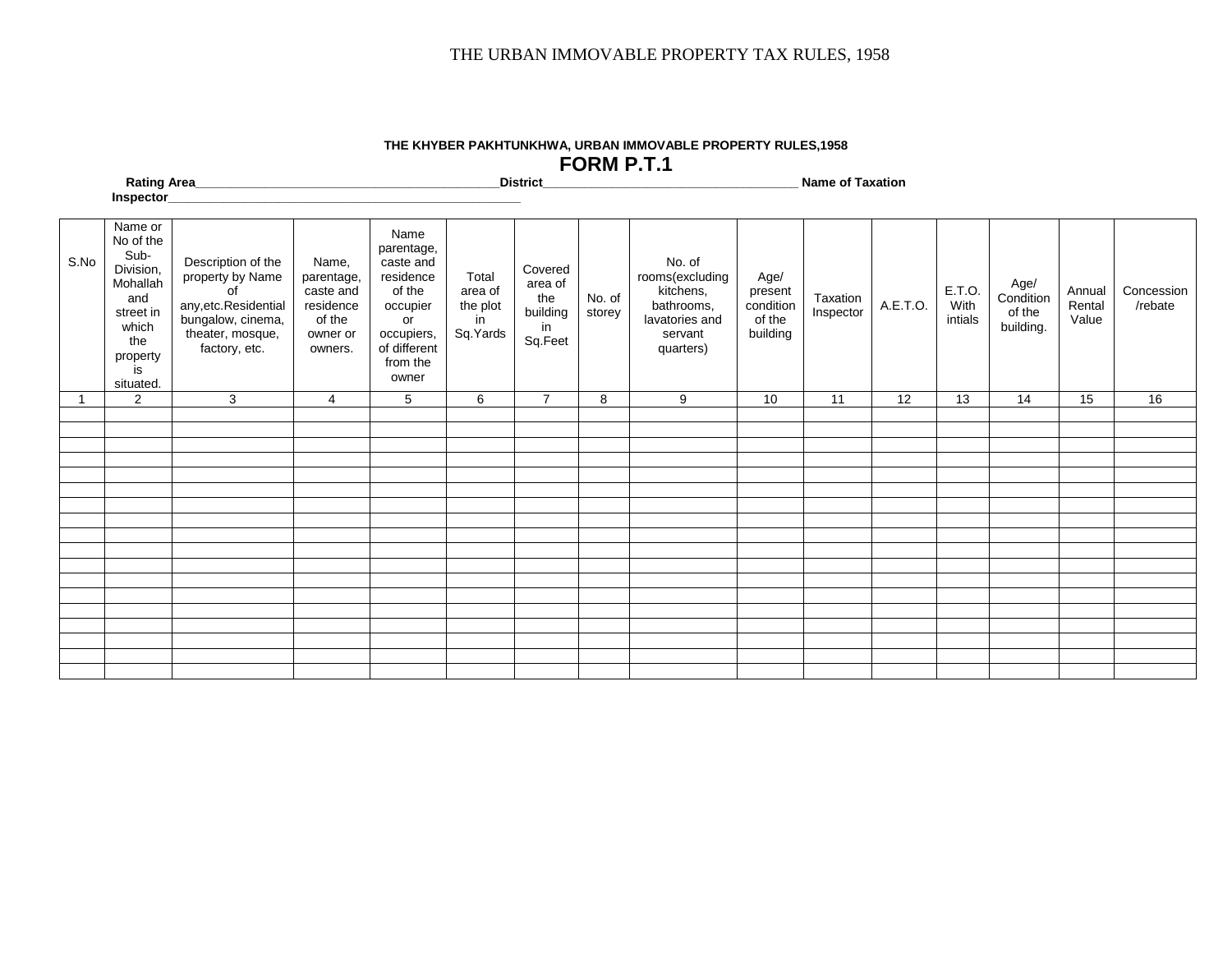# **FORM P.T.2**

# **PUBLIC NOTICE FOR MAKING A RETURN OF ANNUAL RENT**

(Subsection (1) of section 18 of the West Pakistan Urban Immovable property Tax Act, 1958, and Rule 6 (1) (d) of the West Pakistan Urban Immovable Property Tax Rules, 1958).

Whereas it is intended to ass ss the annual value of the immovable property situated in the

\_\_\_\_\_\_\_\_\_\_\_\_\_ Rating area, notice is hereby given for the information of the public in general and the owners, occupiers

or lessees of buildings and lands situated in the \_\_\_\_\_\_\_\_\_\_\_rating area in particular to submit to the

undersigned in Form P.T.4 obtaining from his office, a true and correct statement of the rent of the

property situated in the \_\_\_\_\_\_\_\_\_\_\_\_\_\_\_ rating area for the financial year \_\_\_\_\_\_\_\_\_\_\_ within thirty

days of the publication of this notice.

Assessing Authority

Rating Area\_\_\_\_\_\_\_\_\_\_\_\_\_\_\_\_

Dated at\_\_\_\_\_\_\_\_\_\_\_\_\_\_\_\_\_

This\_\_\_\_\_\_\_\_\_\_\_\_\_day of \_\_\_\_\_\_\_\_\_\_\_\_\_20

(Seal of Assessing Authority). \_\_\_\_\_\_\_\_\_\_\_\_\_\_\_\_\_\_\_\_\_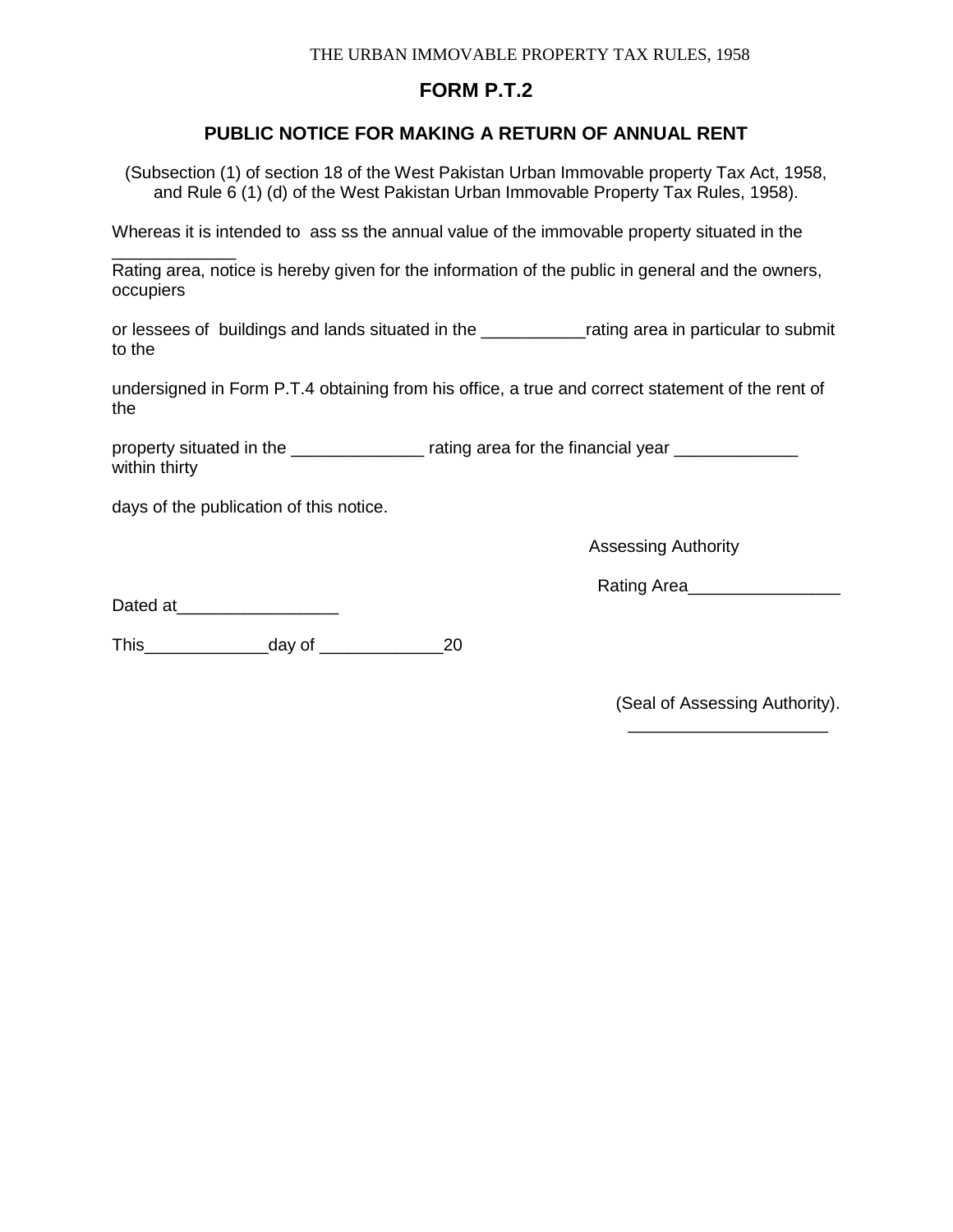# **FORM P.T.3**

MAKING A RETURN OF ANNUAL RENT.

NOTICE FOR

#### PRODUCTION OF ACCOUNTS OF RENT.

[See Rule 6 (1) (d) ]

Office of the Assessing Authority

Rating Area Dated\_\_\_\_\_\_\_\_\_\_\_\_\_\_\_.20

To

|  | ________________ |  |
|--|------------------|--|
|  |                  |  |

Whereas it is necessary to assess the annual value of the Immovable property, noted on the reverse of which you are alleged to be the owner/occupier/lessee exclusively or jointly with others, you are hereby required to

| submit a true and correct statement of the rent of this property for the financial year |  |  |  |  |  |  |  |  |  |                                                                                                                 | in the enclosed form |  |
|-----------------------------------------------------------------------------------------|--|--|--|--|--|--|--|--|--|-----------------------------------------------------------------------------------------------------------------|----------------------|--|
|                                                                                         |  |  |  |  |  |  |  |  |  | attend in person or by a representative authorised by you in writing in this behalf, and produce or cause to be |                      |  |
| produced                                                                                |  |  |  |  |  |  |  |  |  |                                                                                                                 |                      |  |

P.T.4 to me at my office within thirty days of the service of this notice

the account of the rent of this property for the financial year\_\_\_\_\_\_\_\_\_\_\_\_\_\_\_on \_

at\_\_\_\_\_\_\_\_\_\_.

Further take notice that in case you fail to submit a return as stated above, the annual value for the

Produce accounts

purpose of the West Pakistan Urban Immovable Property Tax Act, 1958 will be assessed without any further opportunity being given to you.

> Assessing Authority. Rating Area\_\_\_\_\_\_\_\_\_\_\_.

Dated at \_\_\_\_\_\_\_\_\_\_\_\_\_\_\_\_\_\_\_\_\_\_\_ This\_\_\_\_\_\_\_\_\_\_\_day of\_\_\_\_\_\_\_\_\_\_\_\_20

# **DESCRIPTION OF PROPERTY**

- 1. Rating Area
- 2. Sub-Division or Mohallah and street
- 3. Number of the property according to property register
- 4. Nature of the property\_\_\_\_\_\_\_\_\_\_\_\_\_\_\_\_\_\_\_\_\_\_\_\_\_\_\_\_\_\_\_\_\_.
- 5. The use to which the property is supposed to be  $_{\rm put}$
- 6. Any other particulars which in the opinion of the authority issuing the notice may be necessary example to the set of the set of the set of the set of the set of the set of the set of the set of the set of the set of the set of the set of the set of the set of the set of the set of the set of the set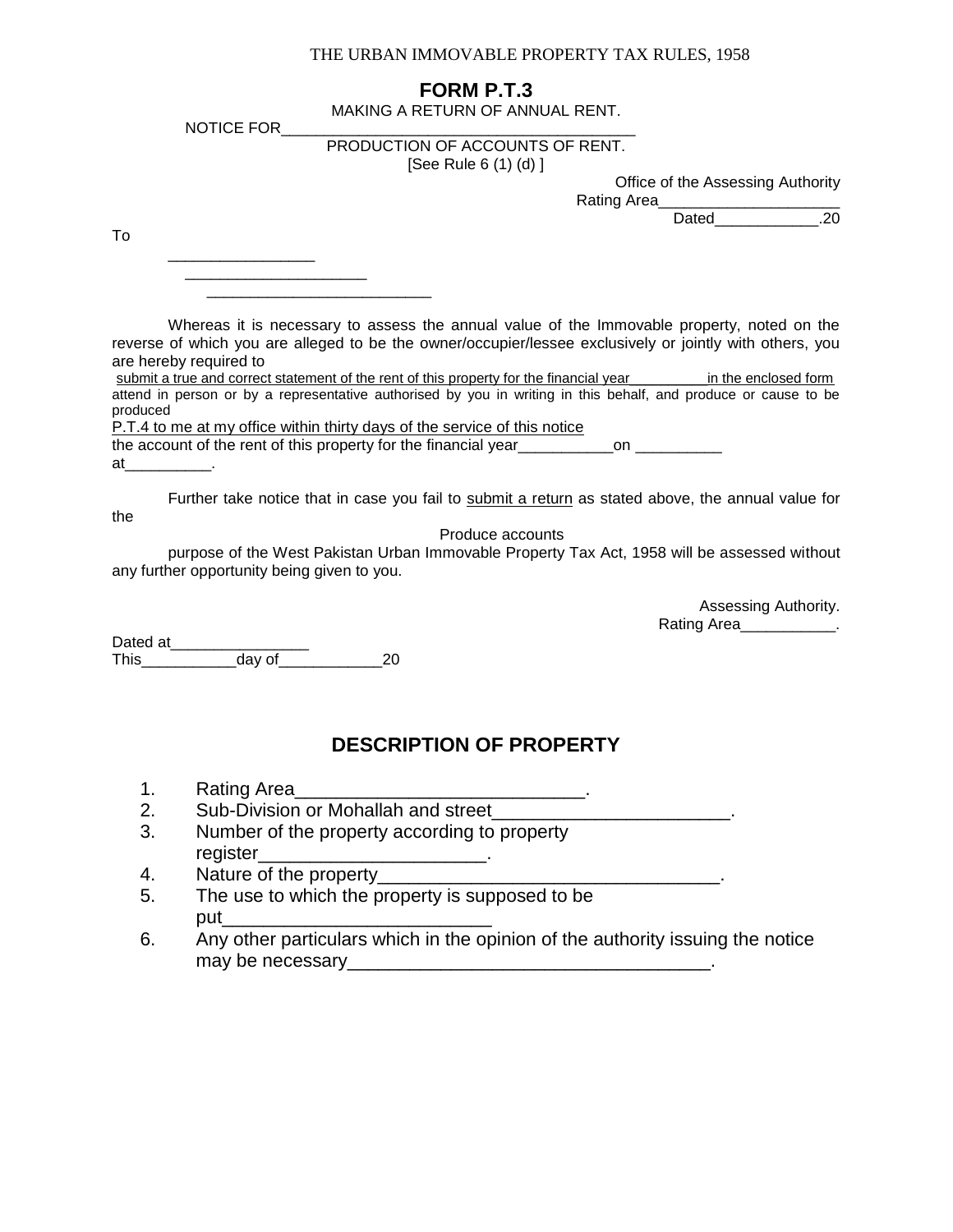# **FORM P.T.4 RETURN OF RENT FOR THE FINANCIAL YEAR\_\_\_\_\_\_\_\_\_\_\_\_\_\_\_\_**

[See Rule 6 (1) (d)]

Rating Area\_\_\_\_\_\_\_\_\_\_\_\_\_\_\_\_\_\_\_\_\_\_\_\_\_\_

|                                                                                      | $\overline{2}$                                 | 3                  | 4                                                | 5.                                                     | 6                                                                    | 7                         | 8                            | 9                                                                           | 10                                                 | 11                                                                                           | $12 \overline{ }$                                                   | 13                                                                                 | 14                                                            | 15                                                                                                         | 16                                                                        | 17                                                                                                                            | 18      |
|--------------------------------------------------------------------------------------|------------------------------------------------|--------------------|--------------------------------------------------|--------------------------------------------------------|----------------------------------------------------------------------|---------------------------|------------------------------|-----------------------------------------------------------------------------|----------------------------------------------------|----------------------------------------------------------------------------------------------|---------------------------------------------------------------------|------------------------------------------------------------------------------------|---------------------------------------------------------------|------------------------------------------------------------------------------------------------------------|---------------------------------------------------------------------------|-------------------------------------------------------------------------------------------------------------------------------|---------|
|                                                                                      |                                                |                    |                                                  |                                                        |                                                                      |                           |                              | <b>PARTICULARS</b><br><b>FINANCIAL</b><br>REPORT.                           |                                                    | <b>FOR</b><br><b>YEAR</b>                                                                    | <b>THE</b><br><b>UNDER</b>                                          | <b>PARTICULARS</b><br><b>PROPERTY</b>                                              | <b>FOR</b><br>WAS<br>BEFORE THE YEAR UNDER REPORT             | <b>THE</b><br><b>YEAR</b><br><b>LAST</b>                                                                   | <b>WHEN</b><br>LET<br>OUT                                                 |                                                                                                                               |         |
| and street in which the property is<br>Name of sub-division or mohallah<br>situated. | Property<br>according to<br>Register<br>Number | Nature of property | Use to which the property is being<br><b>but</b> | and<br>caste<br>residence of owner<br>Name, parentage, | of present occupier<br>and<br>caste<br>Name, parentage,<br>residence | Area<br><b>Total Plot</b> | Area<br><b>Total Covered</b> | and<br>residence of the person to<br>Name, parentage, caste<br>whom let out | The period and the total rent<br>for which let out | account of furniture let with<br>annual rent claimed on<br>Deductions from gross<br>property | for the<br>and revenue payable in<br>espect of the property<br>ear. | rear with name, parentage<br>caste and residence of the<br>berson to whom let out. | period and the total rent<br>for which let out.<br><b>PHT</b> | account of rent of furniture<br>annual rent claimed on<br>Deduction from gross<br><u>let with property</u> | in respect of the property for<br>Land revenue actually paid<br>the year. | reasonably be let out during the year<br>In case the property has never been<br>let out at what rent could it<br>under renort | Remarks |
|                                                                                      |                                                |                    |                                                  |                                                        |                                                                      |                           |                              |                                                                             |                                                    |                                                                                              |                                                                     |                                                                                    |                                                               |                                                                                                            |                                                                           |                                                                                                                               |         |

Note—Columns 11 to 15 are to be filled in only if columns 7 to 10 cannot be filled in. Dated at\_\_\_\_\_\_\_\_\_\_\_\_\_\_\_\_\_\_\_ The\_\_\_\_\_\_\_\_\_\_\_day of\_\_\_\_\_\_\_\_\_\_\_\_\_\_20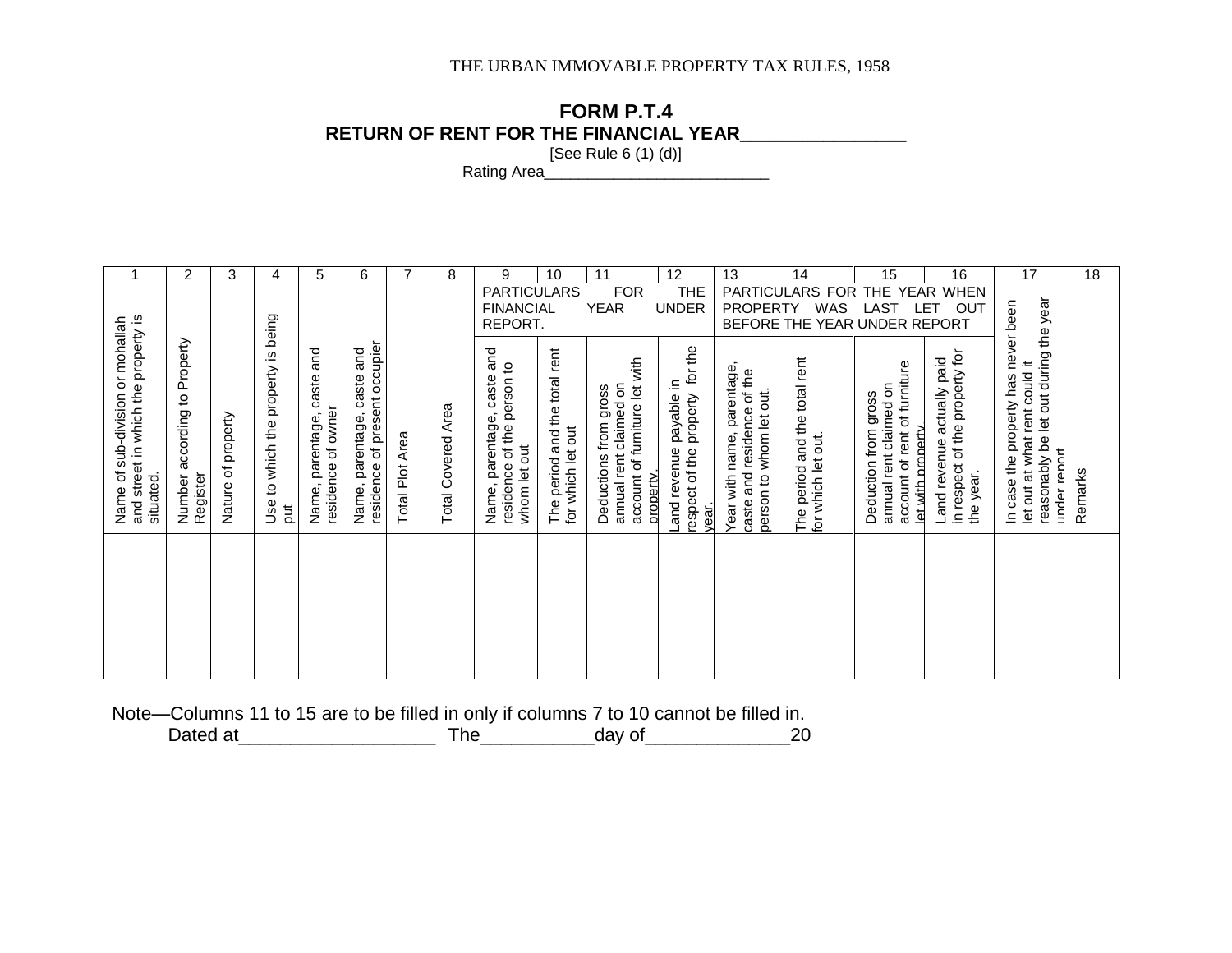# **FORM P.T.5**

# DRAFT VALUATION LIST

[See Rule 6 (2)

| Rating Area                          |  |
|--------------------------------------|--|
| Date of publication of the list      |  |
| Last date for filing objections      |  |
| Date/dates for hearing of objections |  |
| Place for hearing of objections      |  |

Note: - If an objection cannot be heard or disposed of on the date or dates specified above it will be heard and disposed of on succeeding working days.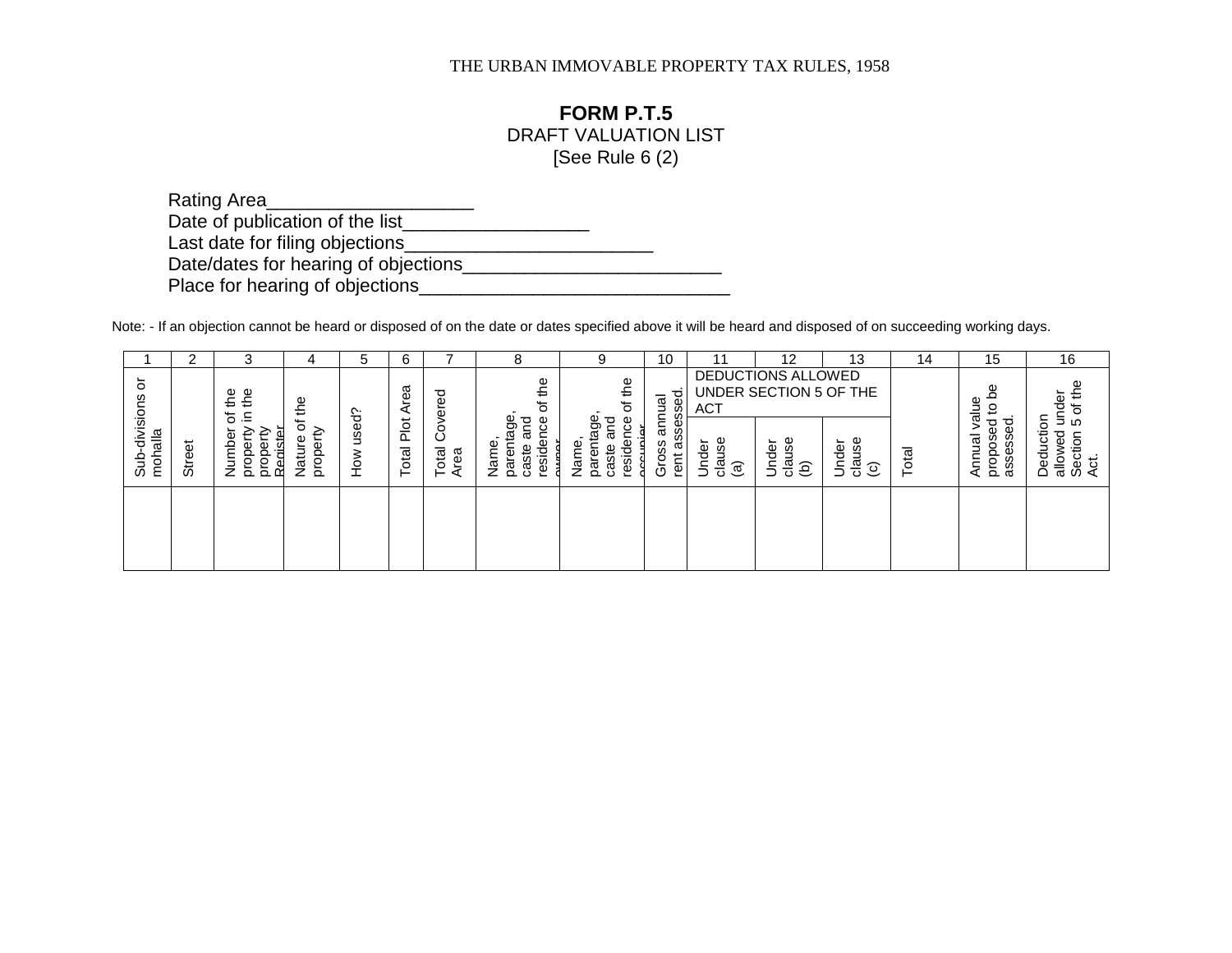# **FORM P.T.6** REGISTER OF PUBLICATION OF DRAFT VALUATION LIST [See Rule 7 (3)]

Rating Area\_\_\_\_\_\_\_\_\_\_\_\_\_\_\_\_\_

|            | $\overline{2}$                        | 3                                            | 4                      | 5                 | 6                                                           |         |
|------------|---------------------------------------|----------------------------------------------|------------------------|-------------------|-------------------------------------------------------------|---------|
| Serial No. | Sub-division or<br>mohalla and street | Total number of<br>properties in the<br>list | Date of<br>publication | How<br>published? | Name of the person<br>actually affected<br>from publication | Remarks |
|            |                                       |                                              |                        |                   |                                                             |         |
|            |                                       |                                              |                        |                   |                                                             |         |
|            |                                       |                                              |                        |                   |                                                             |         |
|            |                                       |                                              |                        |                   |                                                             |         |
|            |                                       |                                              |                        |                   |                                                             |         |
|            |                                       |                                              |                        |                   |                                                             |         |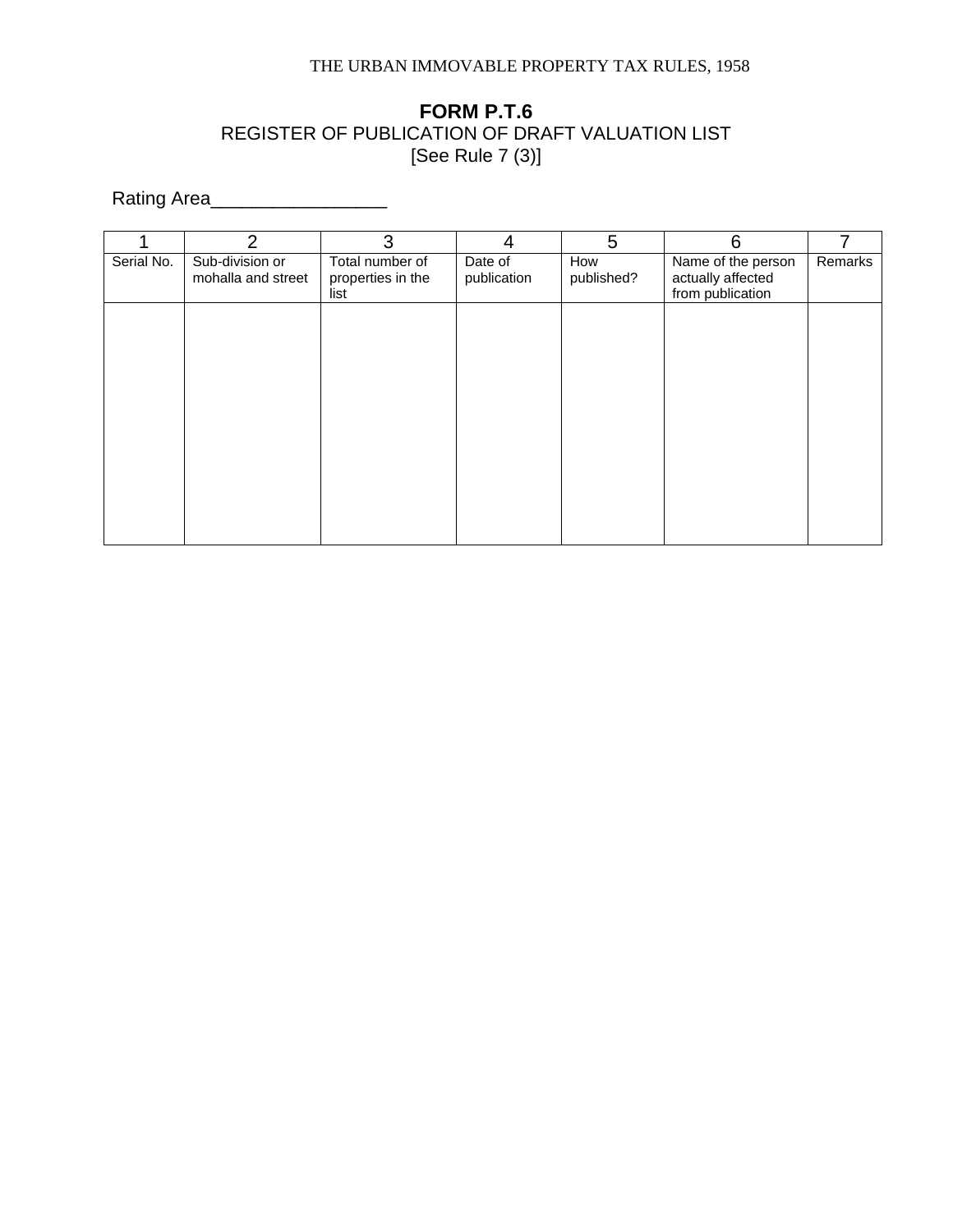# THE URBAN IMMOVABLE PROPERTY TAX RULES, 1958 **FORM P.T.7** REGISTER OF OBJECTIONS [See Rule 8 (2) AND 10 (4)]

Rating Area\_\_\_\_\_\_\_\_\_\_\_\_\_\_\_\_\_\_\_\_\_\_ Year\_\_\_\_\_\_\_\_\_\_\_\_\_\_\_\_\_\_\_\_\_\_\_\_\_\_

Objections under section 8/9/15 of the Act\_\_\_\_\_\_\_\_\_\_\_\_\_\_\_

|            | $\overline{2}$                      | 3                                                                 | 4                                                                                                   | 5                       | 6                                                     | 7                                                      | 8                                                          | 9       |
|------------|-------------------------------------|-------------------------------------------------------------------|-----------------------------------------------------------------------------------------------------|-------------------------|-------------------------------------------------------|--------------------------------------------------------|------------------------------------------------------------|---------|
| Serial No. | Date of<br>receipt of<br>objections | Name,<br>parentage,<br>caste and<br>residence of<br>the objector. | Number of<br>the property<br>in the<br>property<br>Register<br>about which<br>objections is<br>made | Nature of<br>objection. | Abstract of<br>the order<br>made with<br>date thereof | Name of the<br>authority<br>deciding the<br>objections | Result of<br>appeal if<br>any with the<br>date of<br>order | Remarks |
|            |                                     |                                                                   |                                                                                                     |                         |                                                       |                                                        |                                                            |         |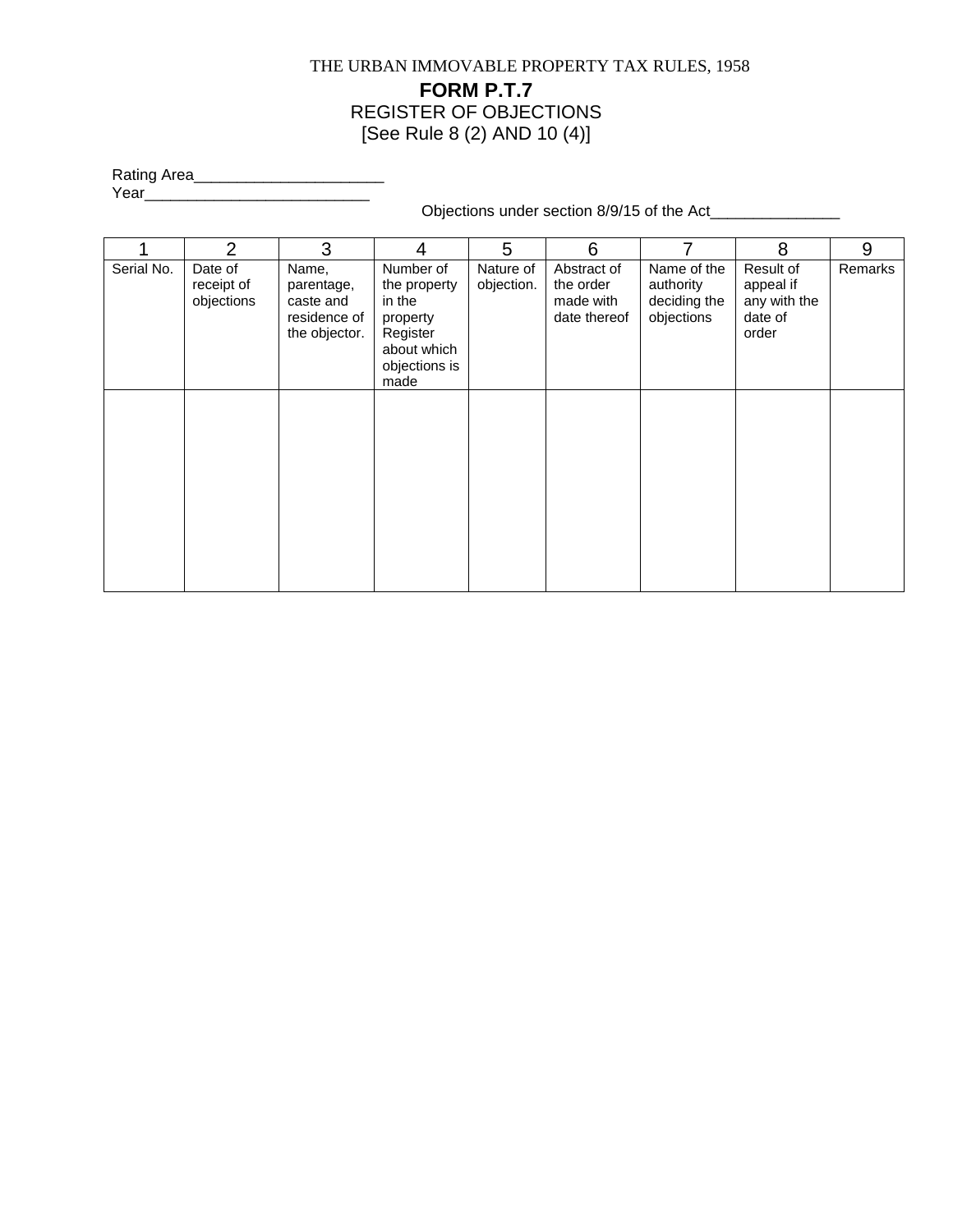# **FORM P.T.8** TAX DEMAND AND RECEIPT REGISTER [See Rules 13(3) AND 15(1)]

Rating Area\_\_\_\_\_\_\_\_\_\_\_\_\_\_\_\_\_\_\_\_\_\_

Year\_\_\_\_\_\_\_\_\_\_\_\_\_\_\_\_\_\_\_\_\_\_\_\_\_\_\_\_

|      |                                 |        |                                                            | Name,                                                                |                             |                                                                    | Amount of Tax                                                              |                                                              |       |                                 | Recoveries |                     | Remission or Refund Allowed              |                                                                 |         |
|------|---------------------------------|--------|------------------------------------------------------------|----------------------------------------------------------------------|-----------------------------|--------------------------------------------------------------------|----------------------------------------------------------------------------|--------------------------------------------------------------|-------|---------------------------------|------------|---------------------|------------------------------------------|-----------------------------------------------------------------|---------|
| S.No | Sub-<br>division or<br>mohallah | Street | Number<br>of the<br>property<br>in<br>property<br>Register | parentag<br>e, caste<br>and the<br>address<br>of the<br>assesse<br>e | Annual<br>value<br>assessed | Balance<br>of tax<br>and<br>penalty if<br>any from<br>Last<br>year | Tax<br>demand<br>for current<br>year and<br>the due<br>date for<br>payment | Penaltie<br>s<br>imposed<br>during<br>the<br>current<br>year | Total | Date<br>with<br>recei<br>pt No. | Amount     | Date<br>of<br>order | Amount<br>remitted<br>or<br>refunde<br>d | Balance<br>at the<br>close of<br>the year<br>carried<br>forward | Remarks |
|      | 2                               | 3      | 4                                                          | 5                                                                    | 6                           | $\overline{7}$                                                     | 8                                                                          | 9                                                            | 10    | 11                              | 12         | 13                  | 14                                       | 15                                                              | 16      |
|      |                                 |        |                                                            |                                                                      |                             |                                                                    |                                                                            |                                                              |       |                                 |            |                     |                                          |                                                                 |         |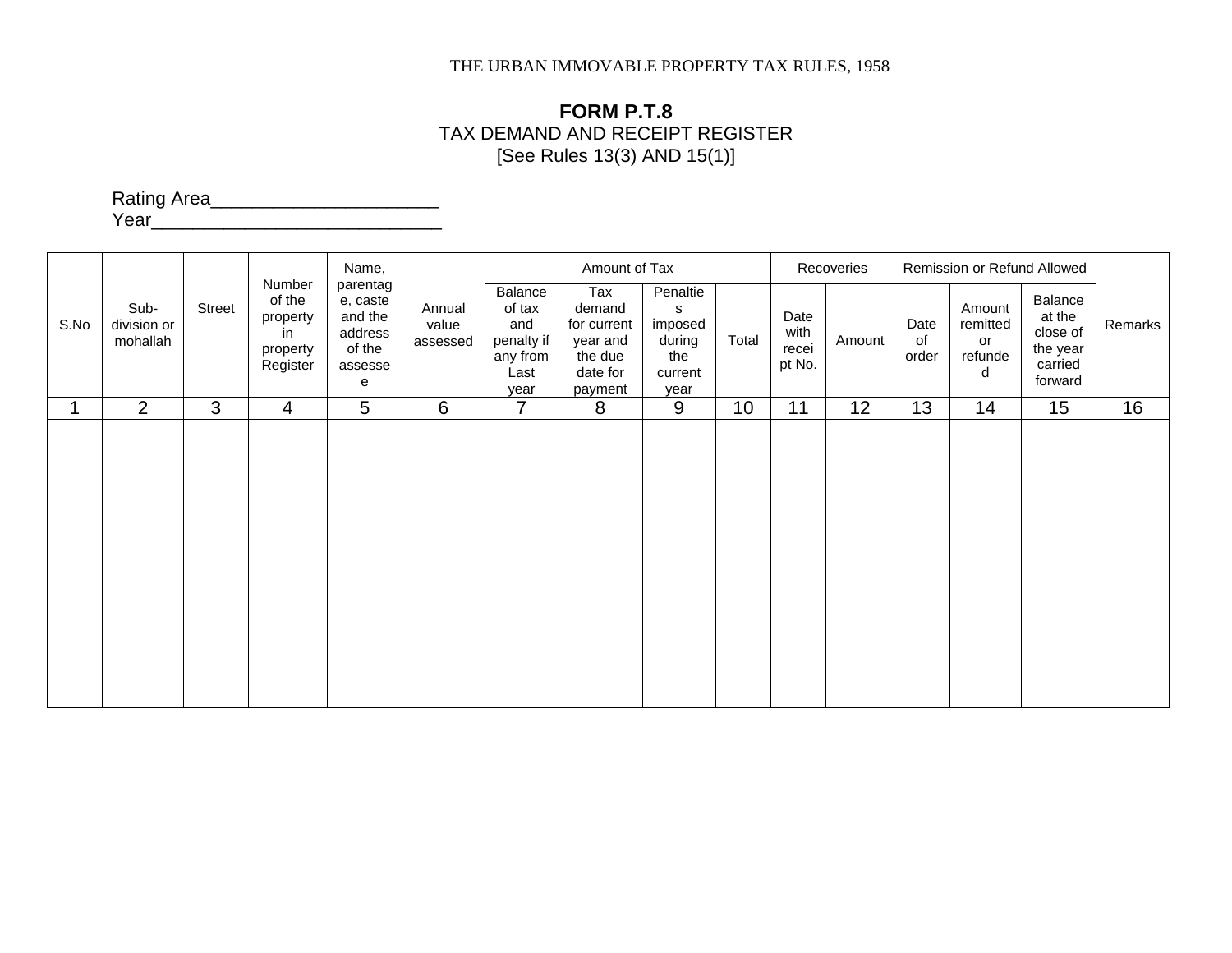# **FORM P.T. 9 NOTICE OF DEMAND** [See Rule 15(2)]

To

letter.

| 1. |                                                                                                                              |                                                                                                                                                                                                                                                                                                                |
|----|------------------------------------------------------------------------------------------------------------------------------|----------------------------------------------------------------------------------------------------------------------------------------------------------------------------------------------------------------------------------------------------------------------------------------------------------------|
|    | specified overleaf.                                                                                                          | been determined to be payable by you as property tax in respect of the property/properties                                                                                                                                                                                                                     |
|    | of Government at____________ when you will be granted a receipt.<br>A chalan in FOR I is enclosed for the purposer.          | 2. You are required to pay a sum of Rs. $\frac{1}{2}$ being the amount of the 1st/2 <sup>nd</sup> installment<br>of the tax on or before the _______________________day of _______________________ensuing to the<br>Treasury Officer/Agent of a bank authorised to accept money on/Sub-Treasury Officer behalf |
| 3. | instalment.                                                                                                                  | If you do not pay the amount of the installment on or before the dates specified above, you<br>will be liable under section 15 (1) on the Act a penalty not exceeding of the amount of the                                                                                                                     |
| 3. | You are also informed that a further sum of Rs. ____________ is recoverable from you as<br>Immovable Property Tax Act, 1958. | arrears of Property Tax in respect of the said property/properties for the years_________<br>in respect of which penalty is also chargeable under Section 15 of the West Pakistan Urban                                                                                                                        |
|    |                                                                                                                              | <b>Assessing Authority</b>                                                                                                                                                                                                                                                                                     |
|    |                                                                                                                              | Rating Area.                                                                                                                                                                                                                                                                                                   |
|    |                                                                                                                              |                                                                                                                                                                                                                                                                                                                |
|    | 20                                                                                                                           |                                                                                                                                                                                                                                                                                                                |
|    |                                                                                                                              | (Seal of Assessing Authority)                                                                                                                                                                                                                                                                                  |

**2**

Description of the property/properties referred to overflow

\_\_\_\_\_\_\_\_\_\_\_\_\_\_\_\_\_\_\_\_\_\_\_\_\_\_\_\_\_\_\_\_\_\_\_\_\_\_\_\_\_\_\_\_\_\_\_\_\_\_\_\_\_\_\_\_\_\_\_\_\_\_\_\_\_\_\_\_\_\_\_\_\_\_\_Rating Area

| Number of the<br>property in the<br>property<br>Register | Situation | Use to which<br>property in being<br>put | Annual<br>value | Amount<br>of the<br>statement | Total<br>Plot<br>Area | Total<br>Covered<br>Area | Remarks |
|----------------------------------------------------------|-----------|------------------------------------------|-----------------|-------------------------------|-----------------------|--------------------------|---------|
|                                                          |           |                                          |                 |                               |                       |                          |         |
|                                                          |           |                                          |                 |                               |                       |                          |         |
|                                                          |           |                                          |                 |                               |                       |                          |         |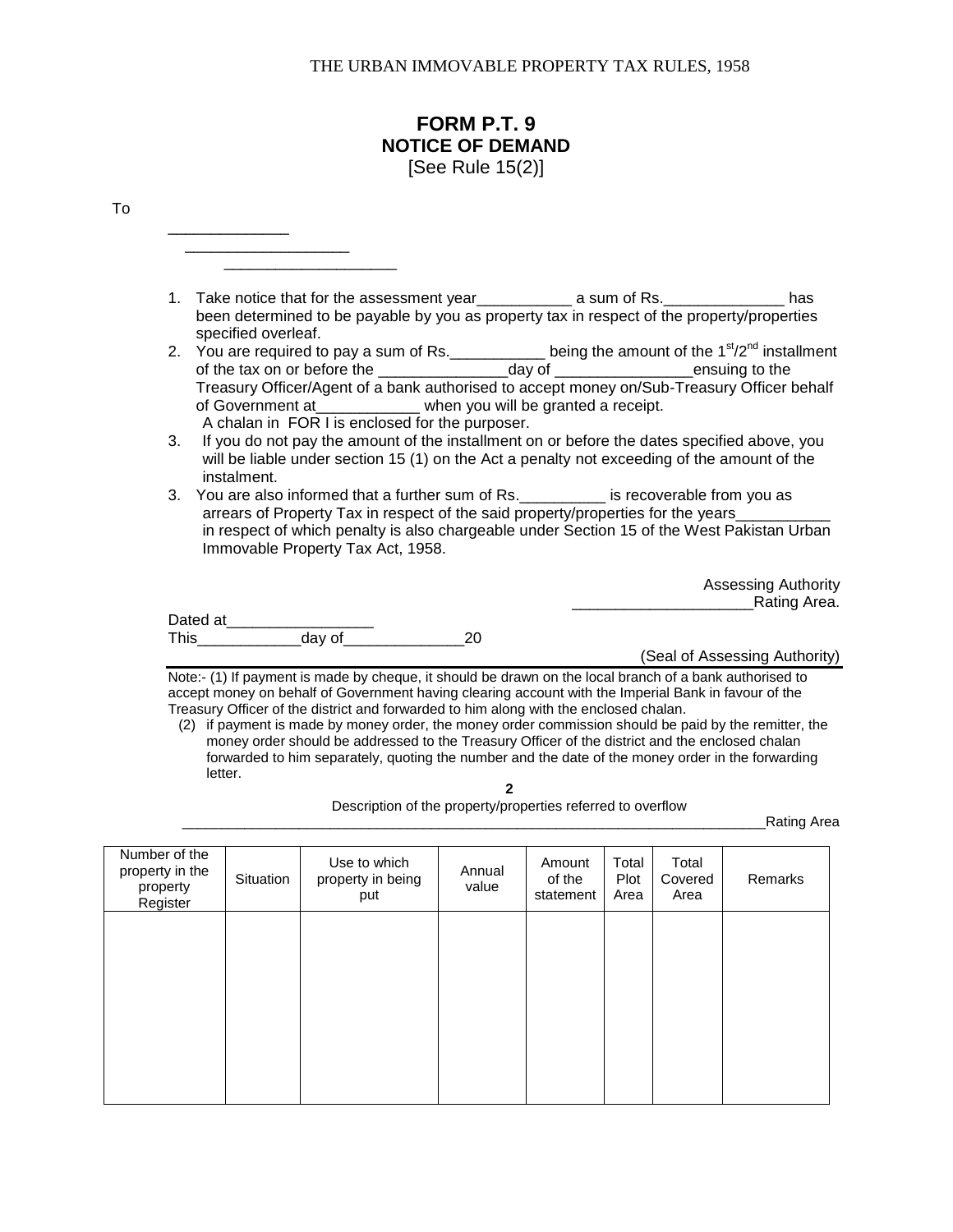**\_\_\_\_\_\_\_\_\_\_\_\_\_\_\_\_\_\_\_\_\_\_\_\_\_\_\_\_\_**

#### **FORM P.T.10 [See Rule 15 (4) and (5)]** (Original to be returned to the Assessing Authority) **The West Pakistan Urban Immovable Property Tax Act, 1958. Treasury**

|                                           | Branch of Bank authorised to accept<br>Money on behalf of Government. |                                      |                                |  |  |  |
|-------------------------------------------|-----------------------------------------------------------------------|--------------------------------------|--------------------------------|--|--|--|
| 1                                         | $\overline{2}$                                                        |                                      | 3                              |  |  |  |
| Number in Demand Register                 | Name and Address of                                                   | Amount to be entered in words        |                                |  |  |  |
| With year                                 | Assessee                                                              | as well as in figure<br>Rs.<br>Paisa |                                |  |  |  |
|                                           |                                                                       |                                      |                                |  |  |  |
| Dated the                                 | 200                                                                   |                                      | [For use in the Treasury only] |  |  |  |
| Certified that all the                    |                                                                       |                                      |                                |  |  |  |
| Particulars given above<br>Are correct.   | 2. Number of entry in Tax Receipt Register.                           |                                      |                                |  |  |  |
| (Sd.)                                     | 3. Date of entry on Tax Receipt Register.                             |                                      |                                |  |  |  |
| Property Tax Clerk.                       |                                                                       |                                      |                                |  |  |  |
| Received and granted receipt.             | (Sd.)                                                                 |                                      |                                |  |  |  |
|                                           |                                                                       | Treasury Accountant.                 |                                |  |  |  |
| (Sd.)<br>Assessing Authority Rating Area. | (Sd.)                                                                 | Treasury Officer.                    |                                |  |  |  |
|                                           | (Sd.)                                                                 | Treasurer.                           |                                |  |  |  |
|                                           |                                                                       |                                      |                                |  |  |  |
|                                           |                                                                       |                                      |                                |  |  |  |

Assessing Authority

Office Stamp.

Treasury Stamp.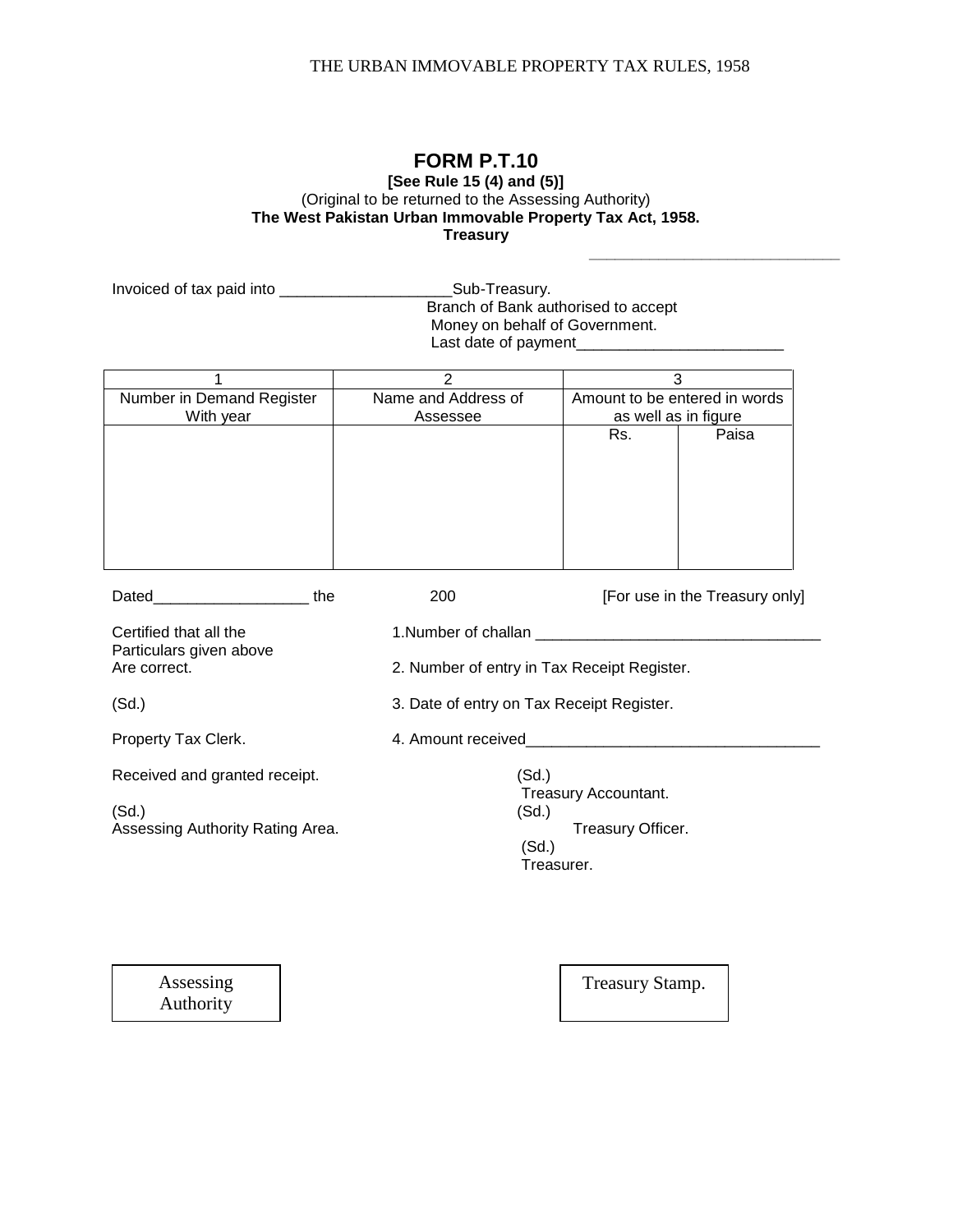\_\_\_\_\_\_\_\_\_\_\_\_\_\_\_\_\_\_\_\_\_\_\_\_\_\_\_\_\_\_\_\_\_\_\_\_\_\_

# **FORM P.T.10**

[ See Rule 15 (4) and (5) ] **Receipt to given to the payee.**

Treasury.

| Sub-Treasury.                                                                                                                                                                                                                                                                                                                                                          |                                                                          |
|------------------------------------------------------------------------------------------------------------------------------------------------------------------------------------------------------------------------------------------------------------------------------------------------------------------------------------------------------------------------|--------------------------------------------------------------------------|
|                                                                                                                                                                                                                                                                                                                                                                        | Branch of Bank authorised to<br>Accept money on behalf of<br>Government. |
| Rating Area                                                                                                                                                                                                                                                                                                                                                            |                                                                          |
| Number in Demand Register with year<br>Received the sum of Rs.<br>On account of property tax for the year, 20<br>200 due from the contract of the contract of the contract of the contract of the contract of the contract of the contract of the contract of the contract of the contract of the contract of the contract of the contract of t<br>(Sd.)<br>Treasurer. |                                                                          |

(Sd.) Treasury Officer.

Sub-Treasury Officer. \_\_\_\_\_\_\_\_\_\_\_\_\_\_\_\_\_\_\_\_\_\_\_\_\_\_\_\_\_\_\_\_\_\_\_\_\_\_

\_\_\_\_\_\_\_\_\_\_\_\_\_\_\_\_\_\_\_\_\_\_\_\_\_\_\_\_\_\_\_\_\_\_\_\_\_\_

Agent of Bank authorised on behalf of Government.

Dated 20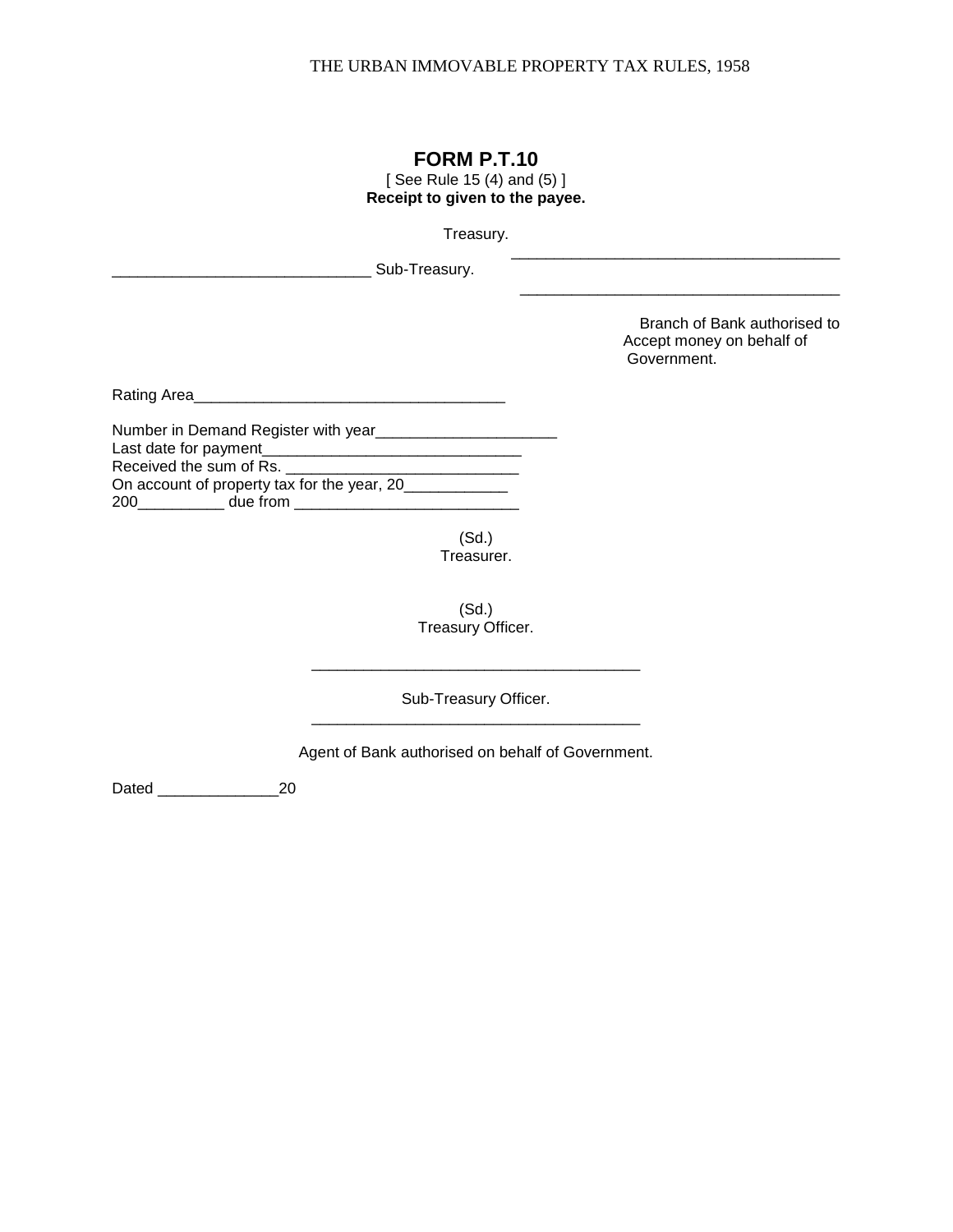# **FORM P.T. 11 NOTICE TO SHOW CAUSE AGAINST IMPOSITION OF PENALTY**

[See Rule 16 (16)]

To

…………………………………………… …………………………………………… ……………………………………………

Whereas, you have not paid the sum of Rs…………………..by the specified date ………………….in accordance with the Notice of Demand served on you on………….you are hereby informed that unless you appear personally or through a duly appointed Agent before me at my office on…………………and prove to my satisfaction that the failure to pay this amount was not willful, you will be liable to a penalty not exceeding the amount of the tax so remaining unpaid.

If you do not appear as directed above, the case will be decided in your absence.

**Prescribed Authority,**

**Dated, at……………………. Rating Area…………………………..**

**This……………………day of…………………..20 (Seal of Assessing Authority)**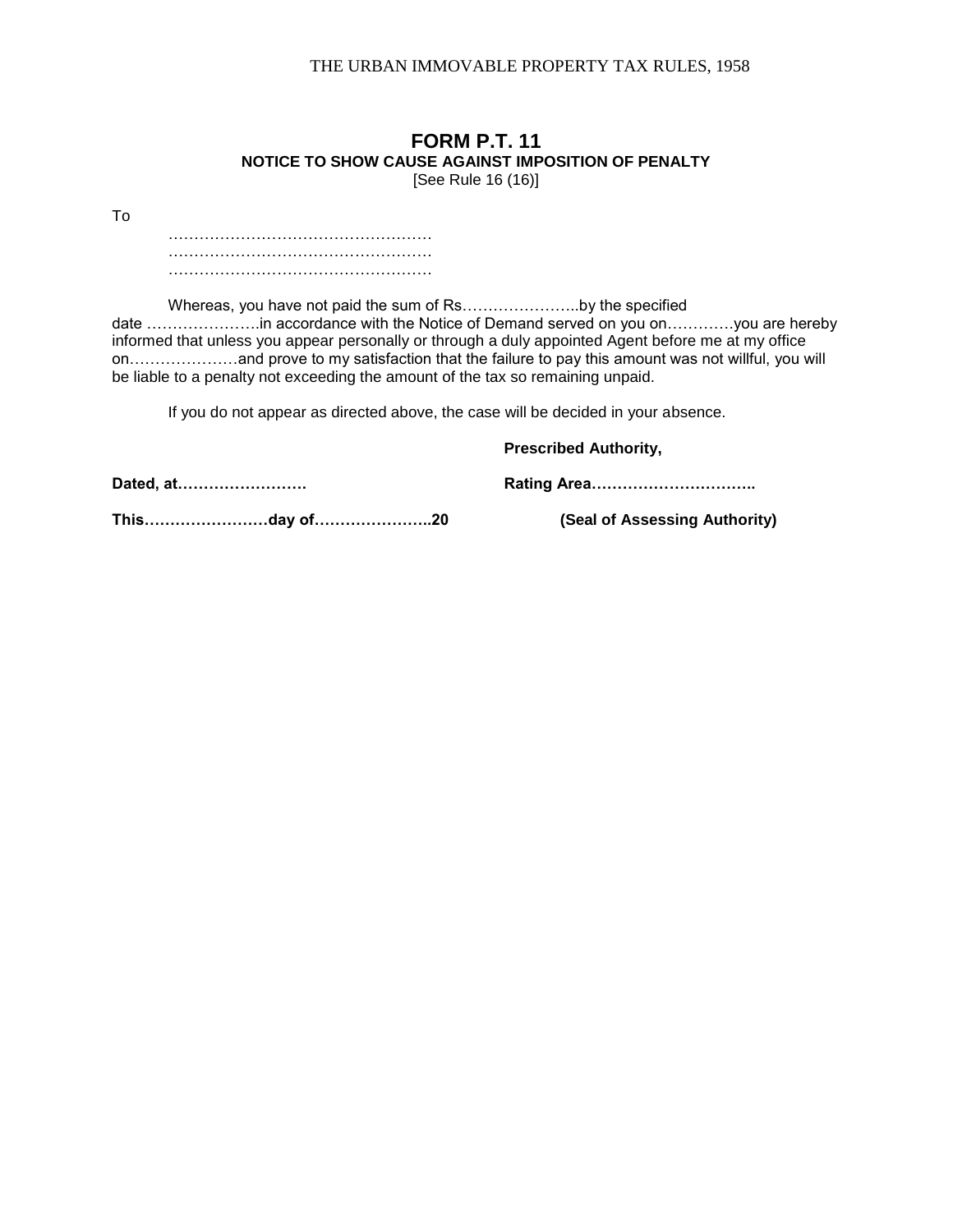# **FORM P.T.12.** NOTICE ON DEMAND OF PENALTY [See Rule (3)].

Office of the Assessing Authority **…………………………Rating Area.**

To

…………………………………………… ………………………………………… …………………………………

(1) Whereas I am satisfied that you have willfully failed to pay the tax assessed on you in connection with the undermentioned property for the assessment year, 20…………. Within the period prescribed in the notice of demand served on you on ……………..I, therefore imposed on you under section 15 of the West Pakistan Urban Immovable Property Tax Act, 1958, a penalty amounting to Rs……………..which you are required to pay along with the amount of the un-

#### **Treasury Officer, Sub-Treasury Officer,**

Paid tax on before……………………to the Agent Bank authorised to accept money on behalf of Government.

At………………..when you will be granted a receipt. A challan in Form 1 is enclosed for the purpose.  $(P.T.O.)$ 

(2) Further take notice, that if the sum due from you on account of the tax and penalty is not paid within the prescribed period, it shall be recoverable from you as it is an arrear on Land Revenue.

Assessing Authority,

Rating Area…………….................

Dated, at…………………………… This……………….day of…………………………..20

(Seal of Assessing Authority).

#### **Description of Property**

1. Rating Area……………………………………………………………………... 2. No. of the Property according to the Property Register.............................. 3. Sub-Division or Mohallah and Street…………………………………………… 4. Nature of the Property………………………………………………………….. 5. Use to which the Property is being put…………………………………………. 6. Any other particulars that may, in the opinion of the Authority issuing the notice, be necessary………………………………………………………………………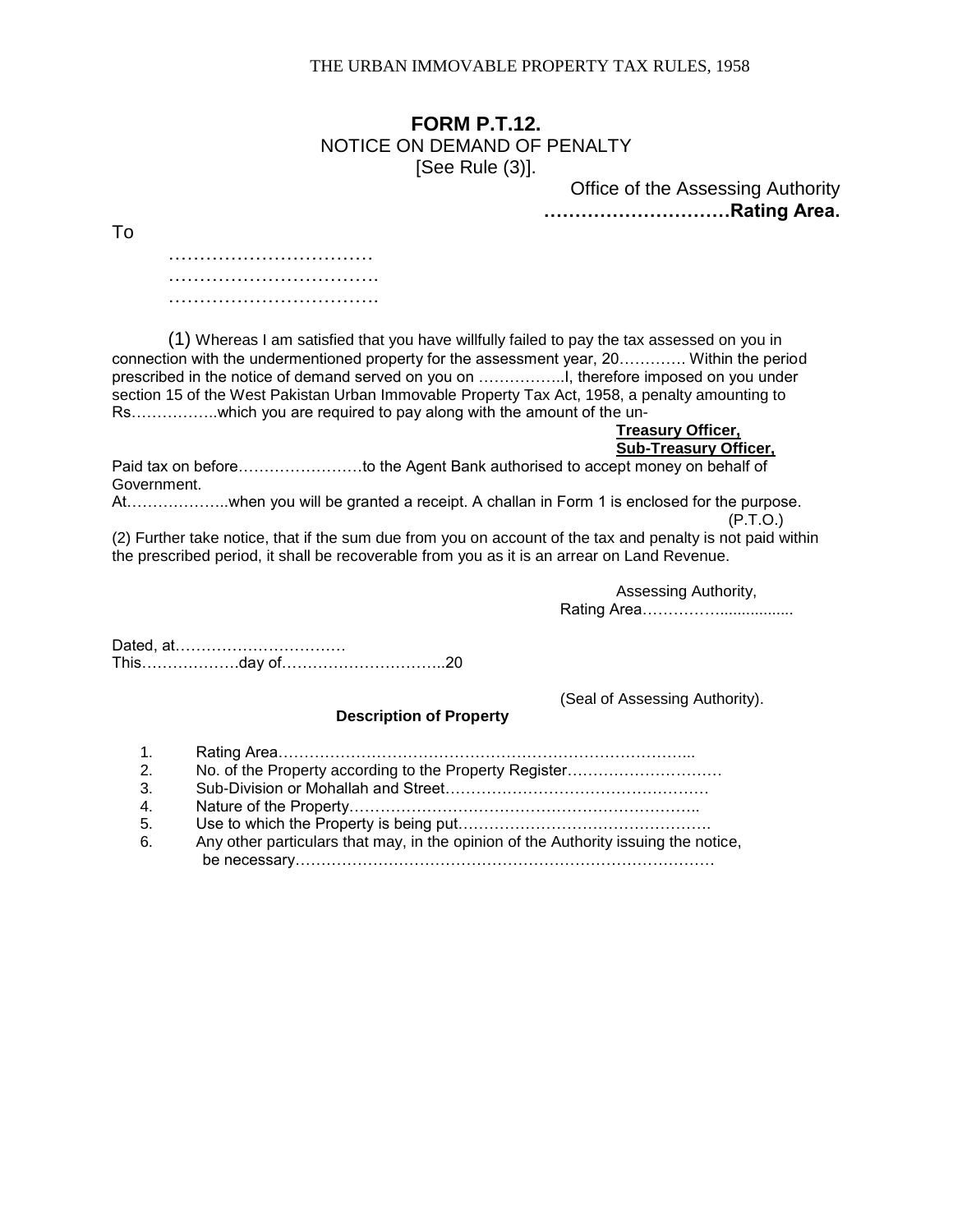# **FORM P.T.13.**

URBAN IMMOVABLE PROPERTY TAX Act, 1958.

[See Rule (9)].

Office of the Assessing Authority, No………………………… …………………………..District.

…………………………..

To

 …………………………….. …………………………………

1. In view of information received by me with regard to the under mentioned property owned/occupied by you. It is necessary to amend the valuation list for the reasons and in the manner indicated below so for as it related to this property.

2. You are hereby required to file objections if any in writing to the proposed amendment within 14 days of service of this notice.

 $[P.T.O]$ 

 3. In case you fail to file an objection within the period specified above the proposed amendment will be given effect to, and will be binding on all concerned.

> (Signature)………………………. Assessing Authority, Rating Area………………………

Dated…………………………………… This……………………day of ………………..20

(Seal of Assessing Authority).

# **Description of Property.**

| $1_{-}$                                    |  |
|--------------------------------------------|--|
| 2.                                         |  |
| 3.                                         |  |
| $4_{-}$                                    |  |
| (House, Bungalow, Shop, Vacant land, etc.) |  |

| 5. |  |  |  |  |
|----|--|--|--|--|
|----|--|--|--|--|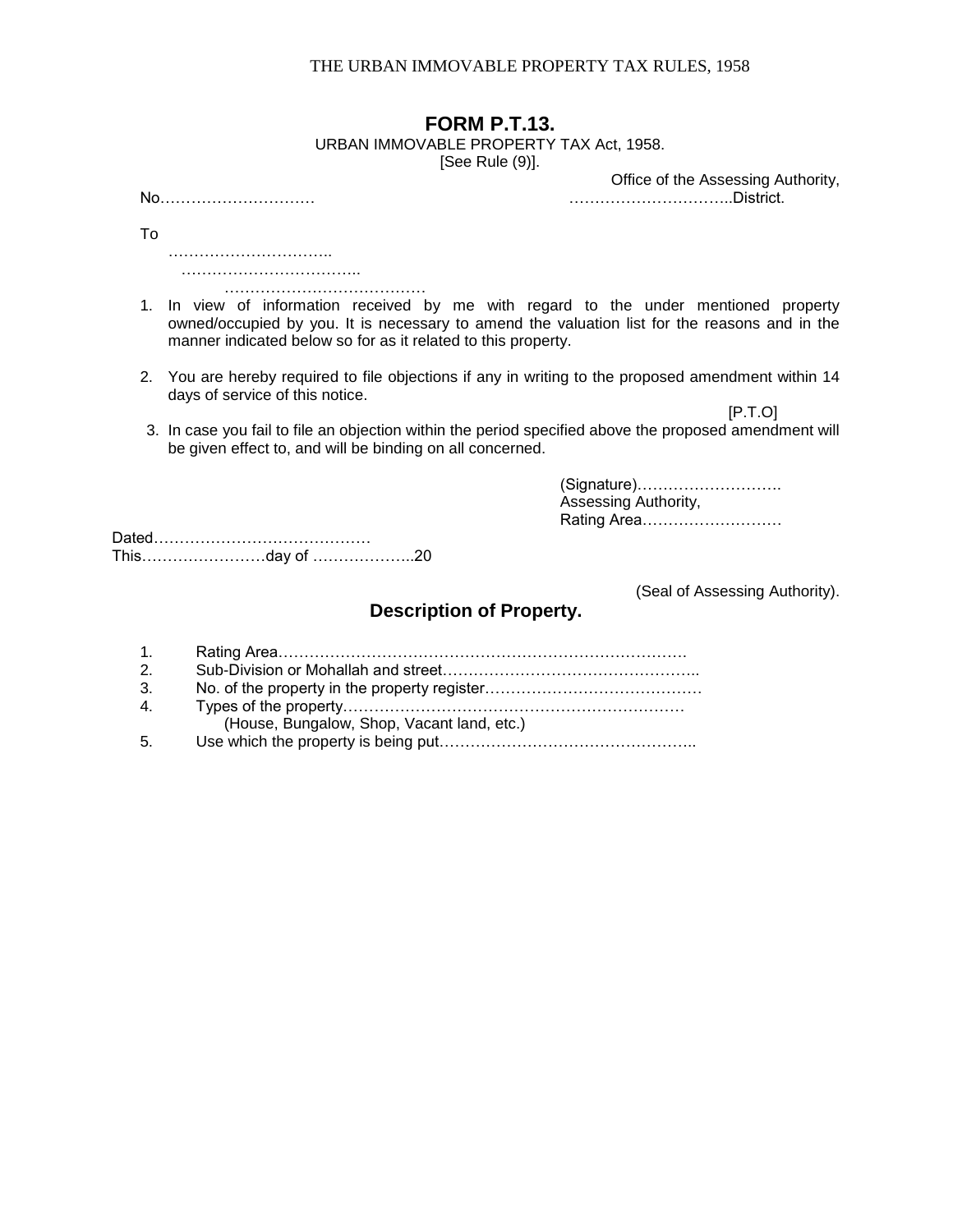#### **FORM P.T.14.** NOTICE OF TENANT'S LIABILITY OF TAX [See Rule (17)]

To ………………………… ………………………. …………………………

1. Whereas a sum of Rs…………………due from………….son of…………………….. caste…………resident of …………………..tehsil…………………district……………..as tax in respect of the under mentioned property for the assessment year 19……….is in arrears and whereas you are liable as a tenant to pay rent to the said…………………for this property, you are hereby required under section 14 of the West Pakistan Urban Immovable Property Tax Act, 1958, to make all future payments of the entire rent (Whether the same has accrued or not) direct to the undersigned, until the said arrears are cleared.

2. You are required to intimate per registered post to the undersigned within 15 days of the receipt of this notice the amount of rent payable by you and the date on which it falls due, so that a chalan in Form P.T. 10 may be sent to enable you to make the payments of the amount due.

3. If u do not pay to the undersigned the periodical rent or necessary portion thereof within thirty days of its falling due in compliance with this notice you will be liable under section 15 (1) of the Act to a penalty which may amount to the tax due and the tax and penalty may be recovered from you by attachment and sale of your movable/immovable property as arrears of land revenue as though you were the owner of the said property.

> Assessing Authority, Rating Area………………………..

Dated of …………………………………. This day……………………day of…………………..20

(Seal of Assessing Authority).

**Description of Property.**

- 1. Rating Area
- 2. Sub-Division or Mohallah and Street
- 3. Number of the property according to the property register\_\_\_\_\_\_\_\_\_\_\_\_\_\_\_\_\_\_\_\_
- 4. Nature of the property
- 5. Use to which the property is being put
- 6. Any other particulars that may in the opinion of the authority issuing the notice be necessary.

Note:-- If the tax is assessed with regard to more property than one, the particulars of all such properties shall be given.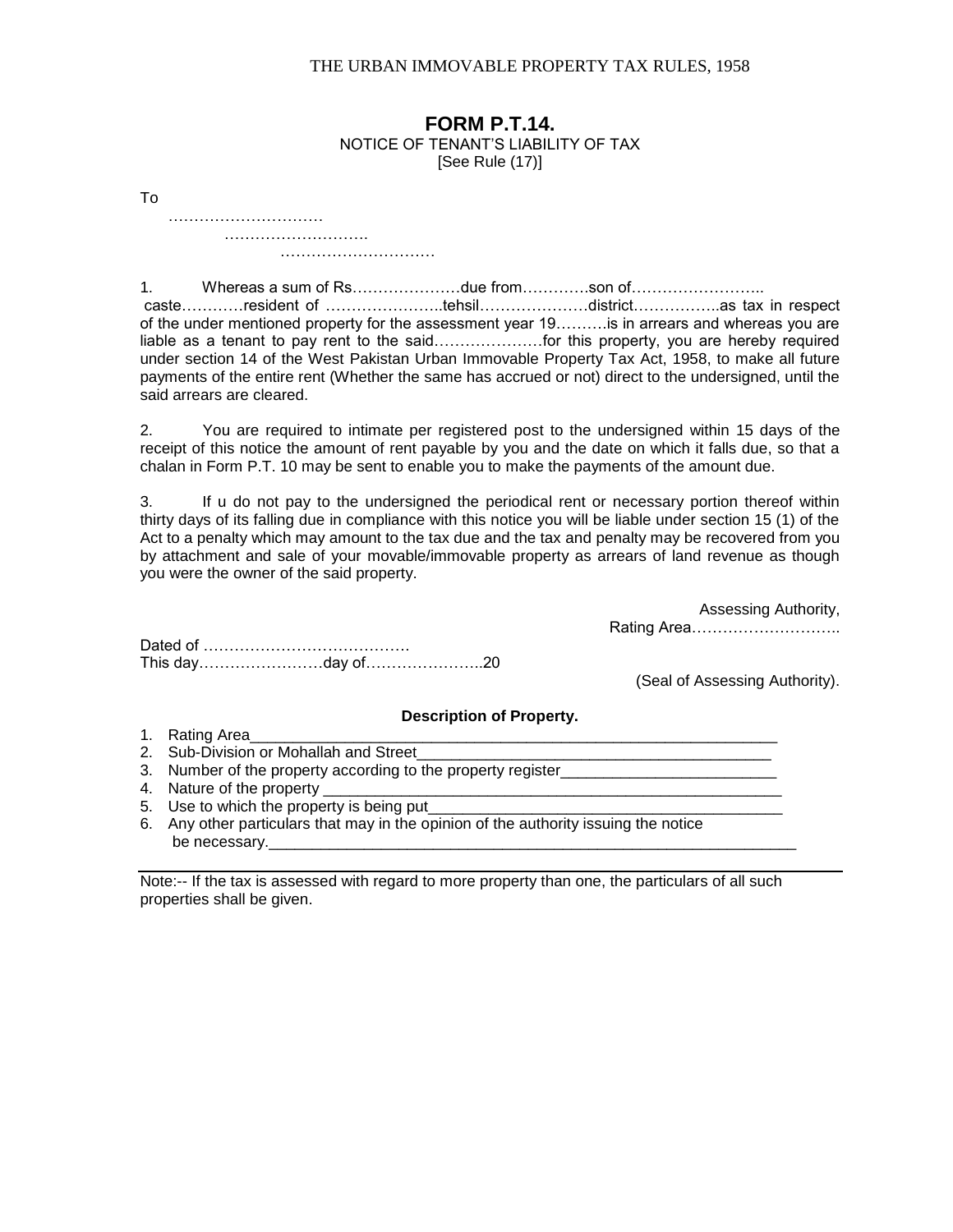# **FORM P.T. 15** TAX BILL AND RECEIPT (COUNTERFOIL) [See Rule 18 (4)]

| <b>Book No</b> |                                                 | Receipt No<br>Dated |                                           |        |
|----------------|-------------------------------------------------|---------------------|-------------------------------------------|--------|
| 1.<br>2.       |                                                 |                     |                                           |        |
|                | Tax  Rs. Ps.                                    |                     |                                           |        |
| 3.             | Amount Penalty imposed if                       | Total               | any                                       |        |
| 4.             | Particulars of the property in respect of which |                     |                                           |        |
| 5.             |                                                 |                     |                                           |        |
|                |                                                 |                     | <b>Assessing Authority</b><br>Rating Area |        |
|                | Date of receipt<br>Amount received              |                     |                                           |        |
|                |                                                 |                     |                                           | (Seal) |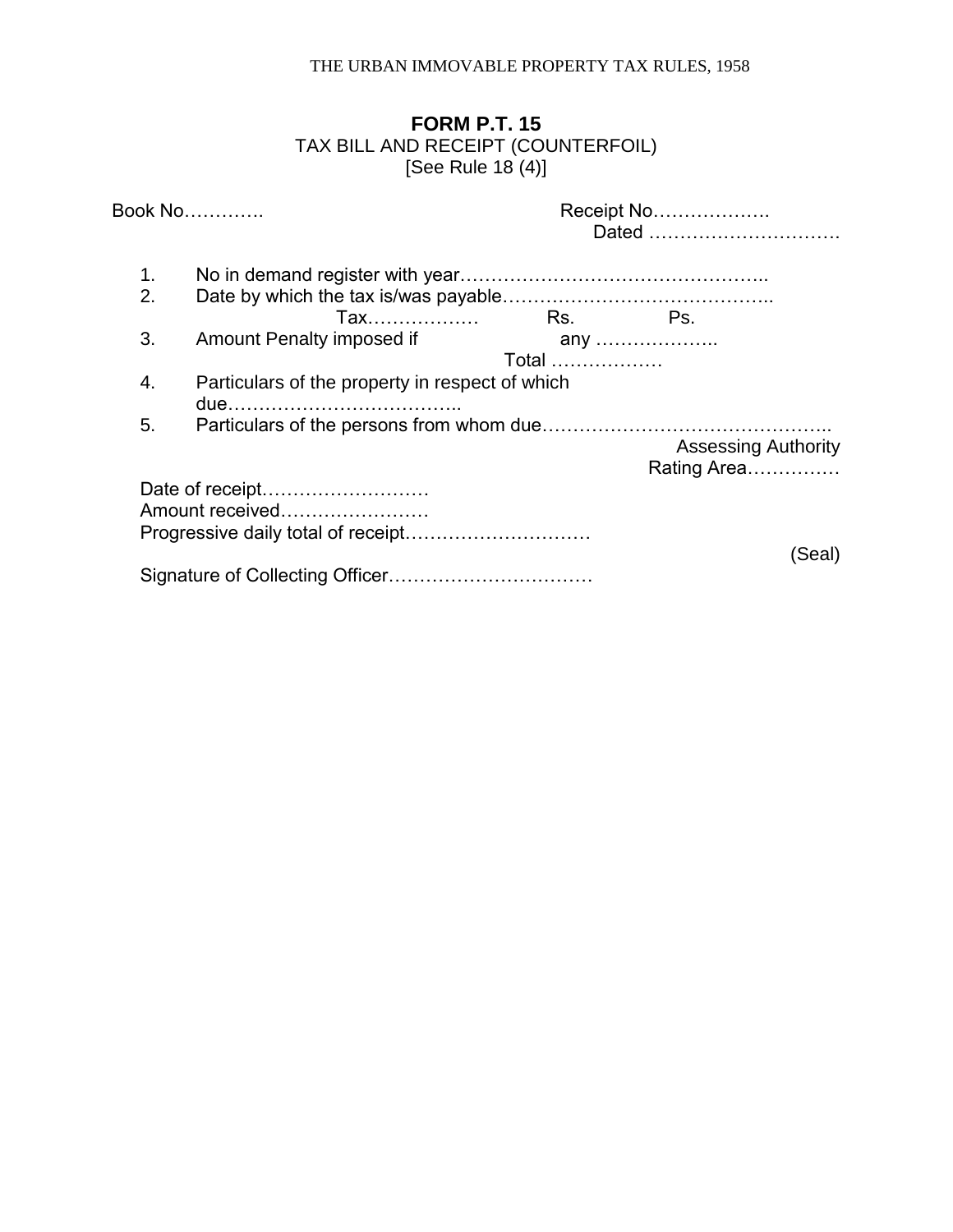# **FORM P.T. 15** TAX BILL AND RECEIPT (COUNTERFOIL) [See Rule 18 (4)]

| Book No |                                    | Receipt No   | Dated                                     |
|---------|------------------------------------|--------------|-------------------------------------------|
| 6.      |                                    |              |                                           |
|         | Tax  Rs. Ps.                       |              |                                           |
| 8.      | Amount Penalty imposed if          | any<br>Total |                                           |
| 9.      |                                    |              |                                           |
| 10.     |                                    |              |                                           |
|         |                                    |              | <b>Assessing Authority</b><br>Rating Area |
|         | Date of receipt<br>Amount received |              |                                           |
|         |                                    |              | (Seal)                                    |
|         |                                    |              |                                           |

Signature of Collecting Officer……………………………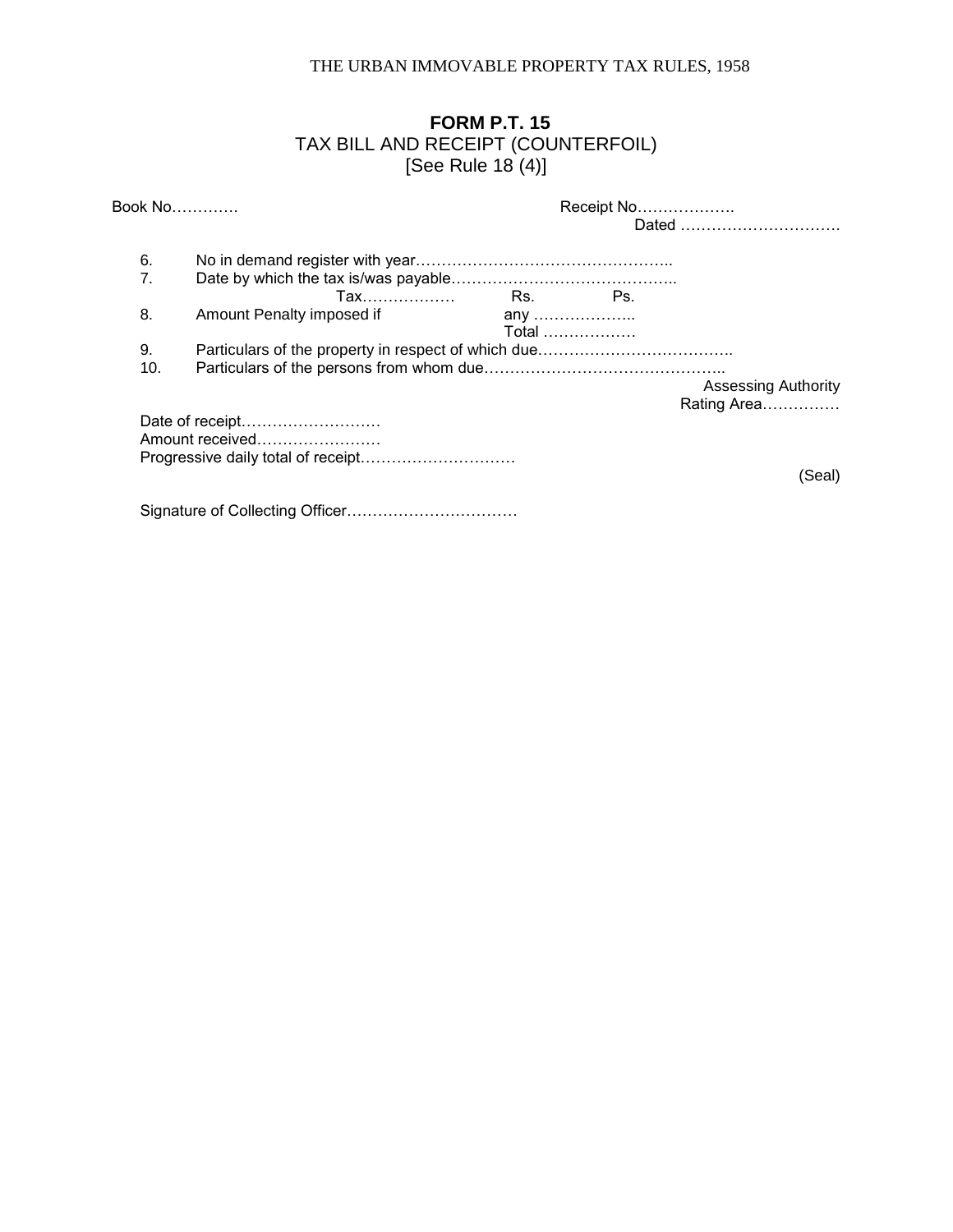# **FORM P.T. 16**

[See Rule 19]

No………… The Collector **………………..**District

This is to certify that the sum of Rs…………….. is due from………………. on of ……………… caste……………. residence of ……………. tehsil ……………… district …………….. as arrears of property tax or penalty. As required by Section 16(2) of the West Pakistan Urban Immovable Property Tax Act, 1958, it is required that the amount may be recovered as an arrears of land revenue:-

Details:-

Tax Rs…………… **Penalty Rs………….. Penalty Rsumman Penalty Rsumman Assessing Authority** 

(Seal)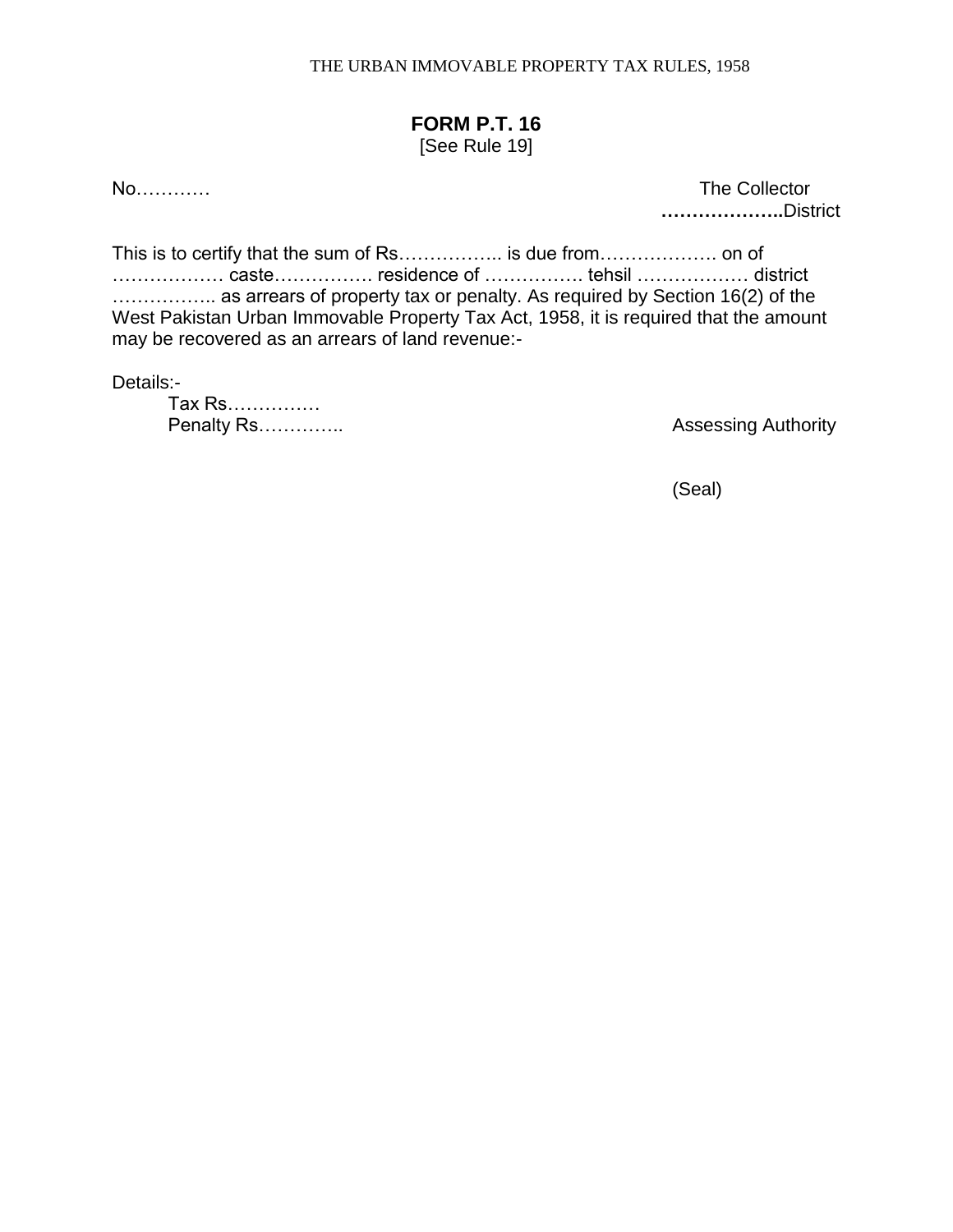# **FORM P.T. 17.** CERTIFICATE OF CHARITABLE INSTITUTION. (See Rule 24 (3).

Certified that the institution, the particular of which are noted below, in a charitable Institution within the meaning of clause (f) of section 4 of the West Pakistan Urban Immovable Property Tax Act, 1958.

> Particulars of the Institution. (Sd.) Collector of …………..

Dated at…………………..

Seal of the Collector

Note:- The attention of the authority issuing the certificate is invited to provisos (i) and (ii) of clause (f) of Section 4 of the Act.

| No. of Renewal | Year for which<br>renewed | Signature of the<br>renewing Authority | Remarks |
|----------------|---------------------------|----------------------------------------|---------|
|                |                           |                                        |         |
|                |                           |                                        |         |
|                |                           |                                        |         |
|                |                           |                                        |         |
|                |                           |                                        |         |

#### **RENEWAL OF CERTIFICATE**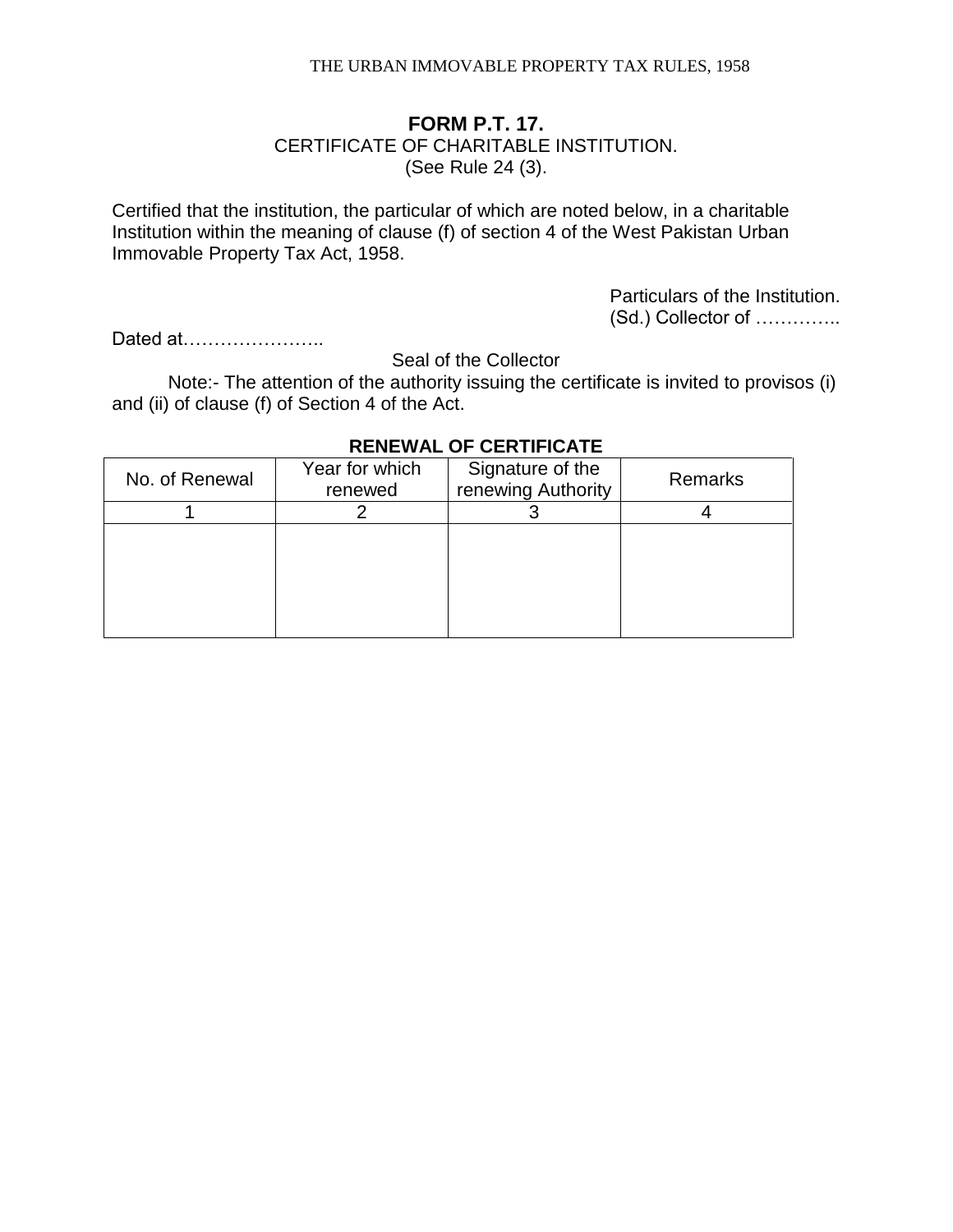# **FORM P.T. 18**

[See Rule 24 (6)]

| 1  | Serial No.                       |
|----|----------------------------------|
| 2  | Name of the Institution          |
| 3  | Head Office of the Institution   |
| 4  | No. of the Certificate           |
| 5  | Date on which Certificate issued |
| 6  | Date of renewal                  |
| 7  | Year for which renewed           |
| 8  | Date on which cancelled          |
| 9  | <b>Remarks</b>                   |
| 10 | No. of Renewal                   |
| 11 | Year for which renewed           |
| 12 | Signature of renewing authority  |
| 13 | <b>Remarks</b>                   |

Renewals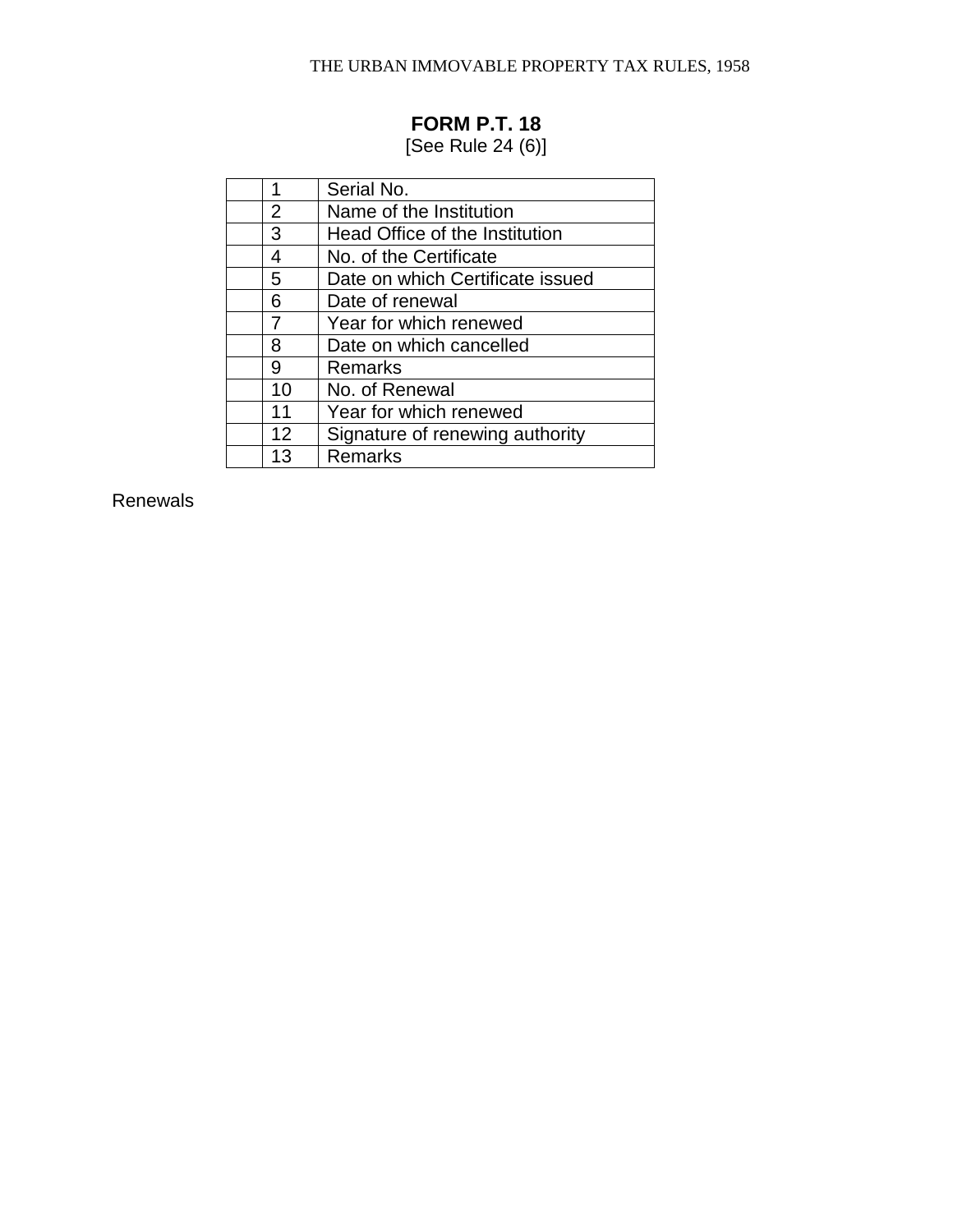# **FORM P.T. 19**

[See Rule 27 (e)]

To

# THE ASSESSING AUTHORITY \_\_\_\_\_\_\_\_\_\_\_\_\_\_\_\_\_\_\_\_\_\_\_\_\_DISTRICT.

|                              | ________________, son of______________residence_________________________________                                                            |
|------------------------------|---------------------------------------------------------------------------------------------------------------------------------------------|
| Solemnly affirm as follows:- |                                                                                                                                             |
| (i)                          |                                                                                                                                             |
| (iii)                        | Said property is a building occupied for my bona fide residence since_____________upto date.                                                |
| (iii)                        | The annual value of the said property has been shown in the current valuation list of<br>Rating Area to be Rs.                              |
| (iv)                         | In addition to the said property I own the following properties of annual values shown against each<br>in Rating Area.<br>(a)<br>(b)<br>(c) |
| (v)                          | Total annual value of the lands and buildings owned by me in Theorem Rating Area is                                                         |
| (vi)                         | Neither any portion of said property No _________ has been let on rent nor any trade or business is                                         |
|                              | being carried thereon.                                                                                                                      |
| (vii)                        | I undertake to inform the assessing authority as soon as the said property ceases to be occupied<br>for my bona fide residence.             |
| 2.                           | The information given in the foregoing paragraph is true to the best of my knowledge and belief.                                            |
|                              | Name and Signature of the witness                                                                                                           |

1.\_\_\_\_\_\_\_\_\_\_\_\_\_\_\_\_\_\_\_\_\_ 2.\_\_\_\_\_\_\_\_\_\_\_\_\_\_\_\_\_\_\_\_\_

Name and signature of the owner. Address\_\_\_\_\_\_\_\_\_\_\_\_\_\_\_\_\_\_\_\_\_\_\_\_\_